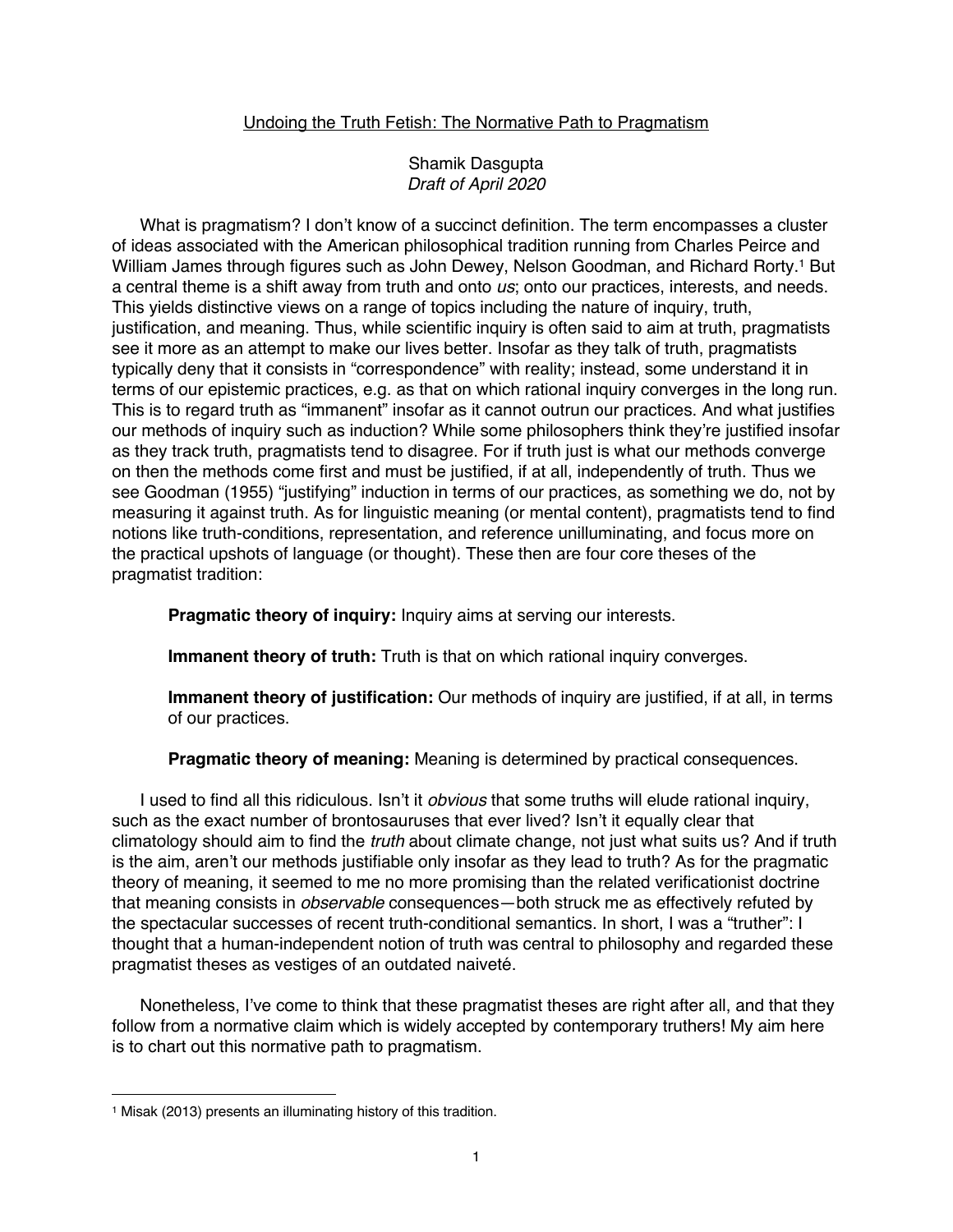The normative claim is that truth is, in itself, normatively inert. Deflationists have long argued that it is *explanatorily* inert, but the claim is that even truth is explanatory it nonetheless holds no intrinsic normative significance. Sections 1-4 articulate this claim; sections 5-9 then argue that it leads to the four pragmatist theses.

I won't offer much argument for the normative claim. For one thing, it strikes me as almost self-evident once articulated properly, which is why half the paper tries to do just that. And I'll argue in section 10 that many would-be truthers already accept it anyway. Still, I'll conclude by describing the striking picture that results if you reject it. I find that picture uncredible, so I embrace the normative claim and the pragmatism that follows. But opponents of pragmatism may instead read the paper as revealing the picture they're wedded to.

As we'll see, the pragmatism I'll develop is distinctive insofar as it verifies much of what truthers say about the role of truth. For this reason I call it "transcendental pragmatism": it acknowledges the importance of truth but situates it in a sea of practices.2 I won't do much in terms of scholarship to compare this with the pragmatist tradition. Pragmatists come in many varieties and I suspect that some will regard this as not *real* pragmatism, while others will see me as merely retracing well-trodden pragmatist ground. To the latter I suggest that it is worth retracing this ground in terms that contemporary truthers will likely accept. And to the former I say that I don't much care what we call it; my aim is to develop a distinctive position in the spirit of the pragmatist theses listed above.

### **1. How to go on**

Our starting point is the Kripkensteinian question of how to go on. <sup>3</sup> Consider the sign '+'. You've used it a finite number of times to write down calculations such as '5 + 7 = 12' and '17 +  $8 = 25'$ . Now you try calculating '68 + 57' for the first time, and imagine you've never calculated numbers greater than 50 before. What's the answer? We think it's obviously 125, but Kripke demurs. What's obvious is that *if you mean addition by '+'* the answer is 125. But what if you mean quaddition? Quaddition is the function that maps two numbers *x* and *y* to their addition when both are smaller than 50, and to 5 otherwise. If you mean quaddition, the answer to your calculation is 5! And Kripke's "skeptical argument" purports to show that there's no fact of the matter whether you mean addition or quaddition. Your past usage of '+' is consistent with both meanings, by hypothesis, and Kripke argues that nothing else about you—your dispositions, intentions, etc.—suffices to determine what you mean either. Hence there is no fact of the matter which answer is correct. In Wittgensteinian terms, there is no "right" way to go on using  $+$ '.

The issue is whether there's a *correct* answer, but this bears clarification. By the correct answer, I don't mean what you'd be justified in believing. If you mean addition by '+', the correct answer is 125 even if you don't justifiably believe so and even if you don't *know* that you mean addition. Thus, the issue does not concern the epistemology of meaning or what "guides" us in applying an expression.<sup>4</sup> Nor does it concern the mathematical facts about addition and

<sup>2</sup> Thanks to Chris Peacocke for this evocative label.

<sup>3</sup> Kripke (1982), Wittgenstein (1953).

<sup>4</sup> These are important issues, just not the issues I focus on here. See Miller (2001), Wright (2001a), and Merino-Rajme (2015) for further discussion of them.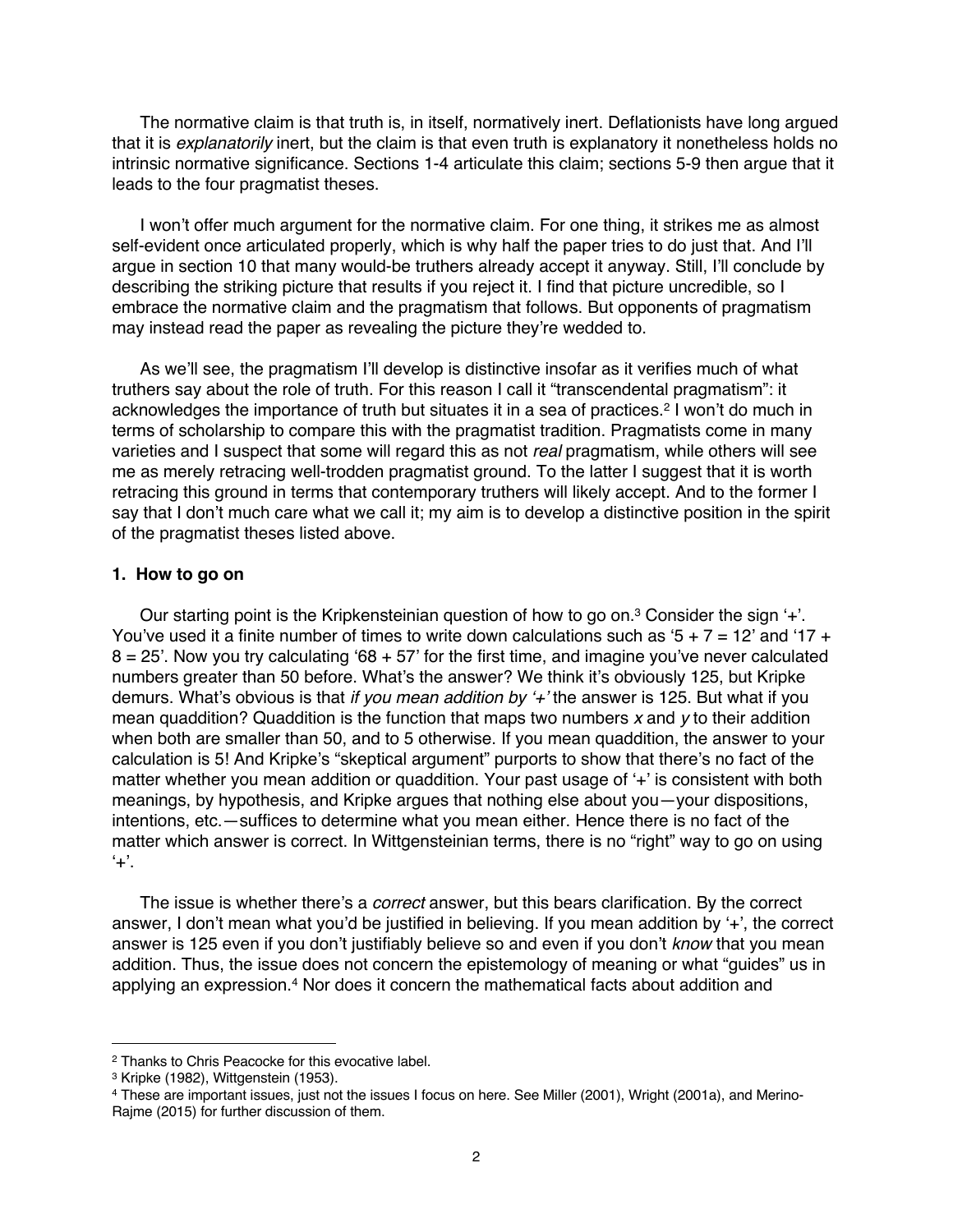quaddition—these are not in question. The issue, rather, is whether '+' means addition or quaddition.

More precisely, the question is which of these sentences is correct:

 $(A)$  68 + 57 = 125

 $(B)$  68 + 57 = 5

Schematically, say that a sentence S is correct iff (i) S means that p, and (ii) p. Condition (ii) isn't at issue: I assume the mathematical facts that 68 added to 57 is 125, and that 68 quadded to 57 is 5. The issue concerns (i), of whether (A) means that 125 is the *addition* of 68 and 57 or their *quaddition.* If the former, (A) is correct; if the latter it isn't. Kripke's skeptical argument purports to show that there is no fact of the matter what (A) means and hence whether it's correct.

If you find talk of "meaning" obscure, we could instead say that a sentence S is correct iff (i) the correctness-condition of S is that p, and (ii) p. Then the issue again concerns (i), of whether (A) is correct iff 68 *added* to 57 is 125, or correct iff 68 *quadded* to 57 is 125. Here I'll slide freely between meaning and correctness-conditions—by 'meaning' I mean only that expressions have conditions of correct and incorrect application. What Kripke's skeptical argument purports to show is that the relevant facts about '+' do not suffice to determine correctness-conditions; they do not fix the "right" way to go on.

But if the issue is correctness, isn't this just an issue about *truth*? To be correct *is* to be true, the thought is, so the issue must really concern *truth*-conditions: whether (A) is true iff 68 added to 57 is 125, or true iff 68 quadded to 57 is 125. And that depends whether '+' *refers* to addition or quaddition. What Kripke's skeptical argument purports to show, on this reading, is that no facts about '+' determine its referent.

Seen like this, the issue would apparently be solved by showing that certain facts about '+' *do* determine its referent after all. This would amount to what Field (1994) calls an "inflationist" theory of meaning, on which meaning consists in reference and truth-conditions and the like. But I think this appearance is mistaken. Even if something does fix reference and truthconditions *per* some inflationist theory, that in itself still doesn't fix the right way to go on!

### **2. The truth fetish**

To see why, consider the inflationist theory associated with David Lewis (1984) on which reference is fixed by use plus naturalness. The idea is this. Suppose Kripke is right that addition and quaddition both fit your past usage of '+'. Still, not all functions are equal; some are more natural than others. Here we appeal to the metaphysical thesis that some entities (properties, relations, functions, whatever) are *perfectly natural*, and that amongst the rest some are *more natural* than others—green is more natural than grue, for example. Then the proposal is that the referent of an expression is whatever best satisfies the two constraints of fit with use and naturalness. If addition is more natural than quaddition, '+' refers to addition.

One can then define truth in terms of reference in the Tarskian manner. For example, a base clause might say that a sentence of the form 'a is F' is true iff the referent of 'a' has the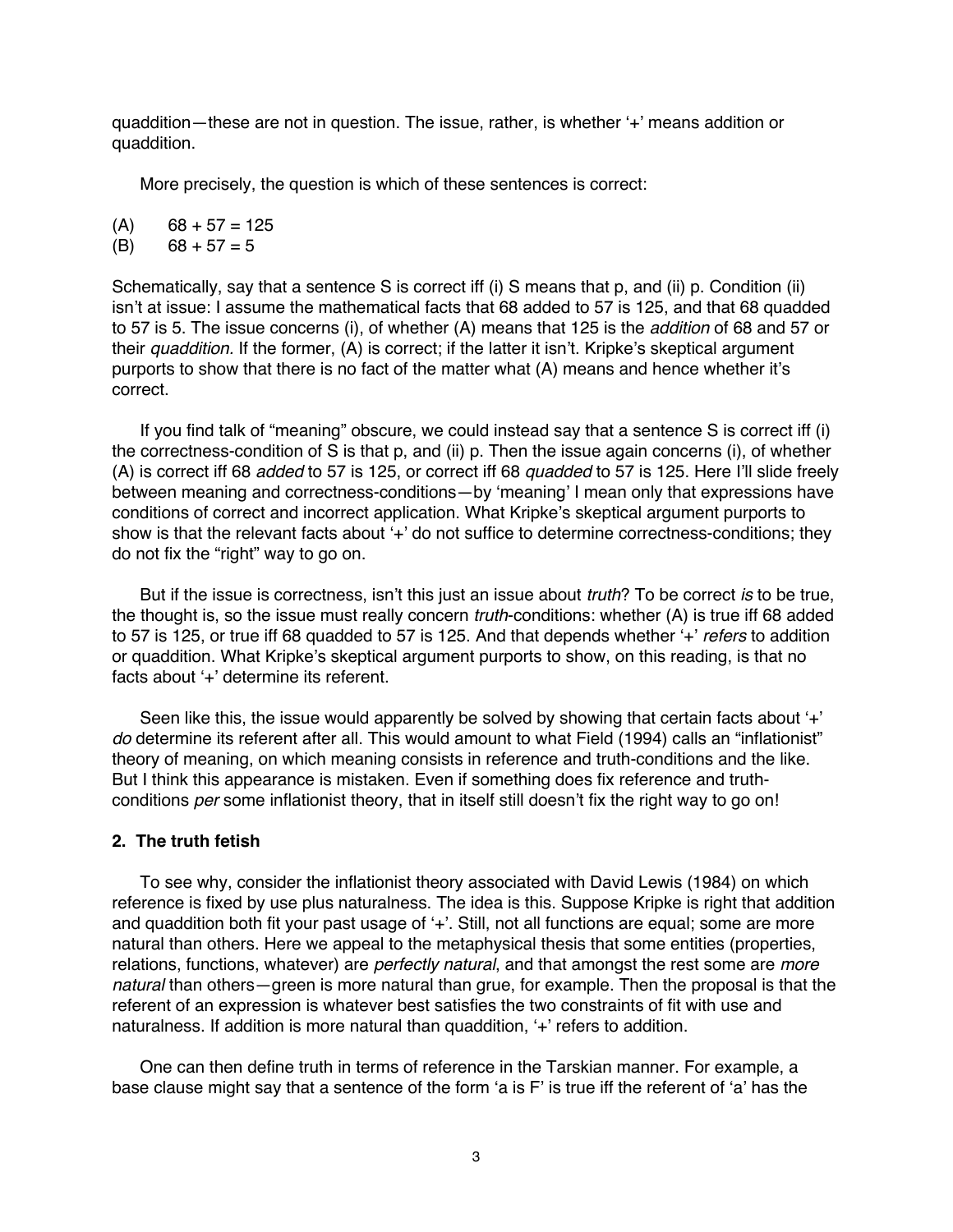property referred to by 'F'.**<sup>5</sup>** Appropriately developed, this would imply that (A) is true iff the addition of 68 and 57 is 125. *Et voila*: (A) has a truth-condition after all!

On this theory, Kripke is right that facts about *you* don't suffice to fix reference. But reference isn't fixed just by you; it's fixed by you *and the world*, and the world helps determine that you refer to addition rather than quaddition. I said this theory is associated with Lewis, not that it is Lewis'—his considered view was more complex.**<sup>6</sup>** Still, it's a simple example of an inflationist theory on which reference and truth-conditions are fixed by some mixture of usage and the world. I claim that *such theories imply nothing about correctness*—by themselves they settle nothing about the right way to go on using '+'! This Lewisian theory illustrates the point because of its simplicity.

To see this, assume that the theory works as advertised: addition is perfectly natural, so '+' refers to addition. Still, if there's a property of perfect naturalness that addition has and quaddition lacks, there's also a property of perfect *quaturalness* that quaddition has and addition lacks. After all, properties are cheap: there's a property for every set. At least, this was Lewis' own view of properties, and likewise for relations and functions: there's a relation for every set of n-tuples and a function for every univalent relation. He posited perfect naturalness to distinguish a select few of these entities from the rest. This works *to an extent*: it distinguishes those that are natural from the rest. But if properties are cheap, there's also a property of perfect quaturalness that distinguishes a *different* set of entities from the rest. Addition may be perfectly natural, but quaddition is perfectly quatural!

So, if the relation of reference is fixed by use plus naturalness *per* the Lewisian theory, there's also a relation of *queference* fixed by use plus *quaturalness* in a precisely analogous manner. The queferent of '+' is that function which fits use and is most quatural, namely quaddition. Your expression '+' stands in *both* relations at once: it *refers* to addition and *quefers* to quaddition at the very same time!

And just as the Lewisian theory defined truth in terms of reference, there's an analogous notion of *quuth* defined in terms of queference—the analogous base clause would state that a sentence 'a is F' is *quue* iff the queferent of 'a' has the property queferred to by 'F'. Thus, if the Lewisian theory implies that (A) is *true* iff 68 added to 57 is 125, then, equally, (A) is *quue* iff 68 quadded to 57 is 125. There is nothing contradictory here, for truth and quuth are different properties: (A) has a truth-condition *and* a quuth-condition at the very same time!

We started with a normative question of how to go on using  $+$ <sup>'</sup>. When computing '68  $+57$ ' for the first time, what's the *right* thing to say? What's the *correct* answer? The hope was that the Lewisian theory settles this: if '+' refers to addition, the answer is 125. But don't be fooled, for it depends on whether it's right to go on in accordance with the referent of '+' or its queferent. If the former, the answer is 125; but if the latter it's 5! Remember, both relations are out there: '+' refers to addition *and* quefers to quaddition at the very same time. Thus, absent a further claim to the effect that reference is normatively significant—that the evaluation of speech as

<sup>5</sup> This is obviously a simplification—a more realistic theory might associate predicates with satisfaction-conditions or extensions instead of referents. But these details are not relevant here.

<sup>6</sup> See Weatherson (2012), Schwarz (2014), and Williams (2015) for further discussion.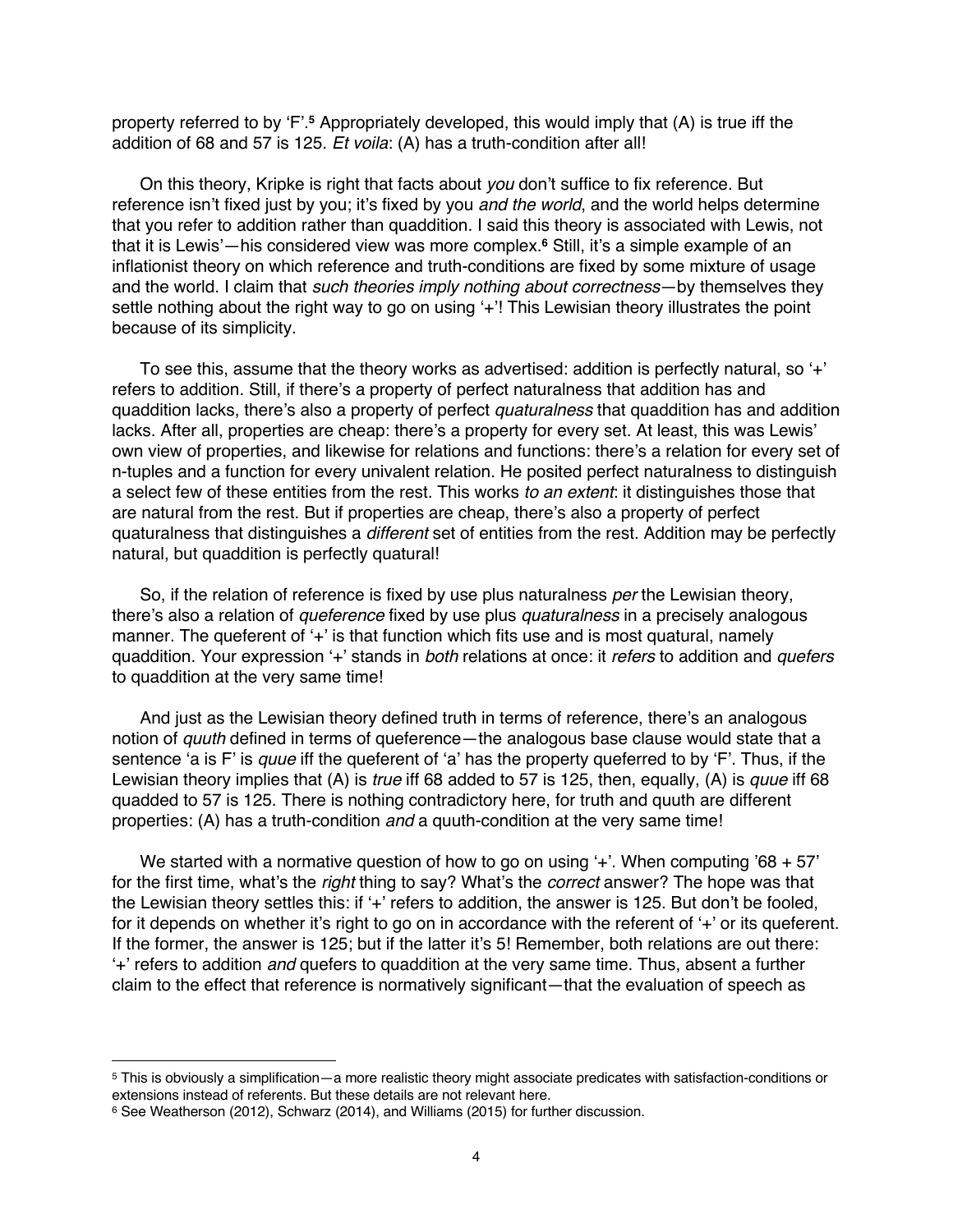correct or incorrect should reflect reference rather than queference—nothing in the Lewisian theory implies that the correct answer is 125.7

Similarly for truth. The Lewisian theory implies that (A) is true and (B) is not. Still, (B) is *quue* and (A) is not. Which is correct? That depends on whether the correct sentence is the one that's *true* or the one that's *quue*, and the Lewisian theory as stated doesn't say. More precisely, we said that a sentence is correct iff (i) its correctness-condition is that p, and (ii) p. The Lewisian theory describes (A) and (B)'s truth-conditions, but they also have quuth-conditions! Absent a further claim that truth is normatively significant—that truth, not quuth, serves as the standard of correctness—the Lewisian theory does not fix correctness-conditions after all. **8**

This is not Putnam's "just more theory" objection.**<sup>9</sup>** His point was that naturalness cannot be an extra constraint that helps fix reference along with fit with usage; there's just fit with usage, which may include fit with our use of the term 'naturalness'. But my point is the opposite. It's not that there are no extra constraints, it's that there are too many. There's an extra constraint of naturalness that fixes reference, but there's also a constraint of quaturalness that fixes queference. Without a further claim to the effect that naturalness is normatively significant, nothing follows about whether to go on using '+' according to its referent or its queferent.

Nor is this Kripke's objection to dispositional theories of meaning. Kripke argued (i) that our dispositions run out too soon (beyond some limit we have no dispositions to use '+' one way or another) and (ii) we can be disposed to use an expression incorrectly. The Lewisian theory employs naturalness to solve both problems: it fixes a referent even where our dispositions run out, and since naturalness competes with usage the referent may diverge from our dispositions of use. I don't deny that naturalness does this work; my claim is that if it does, quaturalness also does a parallel job of fixing a queferent. Again, absent a further claim that naturalness is normatively significant, nothing follows about how to go on using '+'.

The point is that on the Lewisian theory, truth is just one property fixed by one mixture of usage and the world. But quuth is another property fixed by a different mixture, and there are countless other mixtures besides. Which mixture is the standard of correctness, the one that fixes the right way to go on? This is where the further claim is needed. To forget this further claim and presume without question that it's the Lewisian mixture to *fetishize* that mixture over

and definition of quuth then implies

<sup>7</sup> Stich (1990) makes a related point to the effect that 'water' stands in many relations at once to a number of chemical substances.

<sup>8</sup> I've heard it objected that truth must be significant because it satisfies the equivalence scheme: 'S' is true if and only if S

To elaborate, if 'snow' refers to snow and 'white' refers to whiteness, the Tarskian definition of truth implies 'Snow is white' is true if and only if snow is white.

And the objection is that if 'snow' quefers to grass (and 'white' quefers to whiteness), the definition of quuth would imply

<sup>&#</sup>x27;Snow is white' is quue if and only if grass is white.

But this is too quick. The equivalence scheme ranges over interpreted sentences of the meta-language, and the meta-language can be interpreted according to reference or queference. Interpreted latter-wise, we should say 'snow' quefers to *snow*

<sup>&#</sup>x27;Snow is white' is quue if and only if snow is white

*per* the equivalence scheme! Indeed, so interpreted it's *truth* that doesn't satisfy the equivalence scheme! Thus truth and quuth both satisfy the equivalence scheme depending on how the meta-language is interpreted.

<sup>9</sup> Putnam (1977) objected to a causal theory of reference along these lines; Lewis (1984) discussed how the objection would apply to the Lewisian theory under discussion. Thanks to Rohan Sud for a helpful discussion of this point.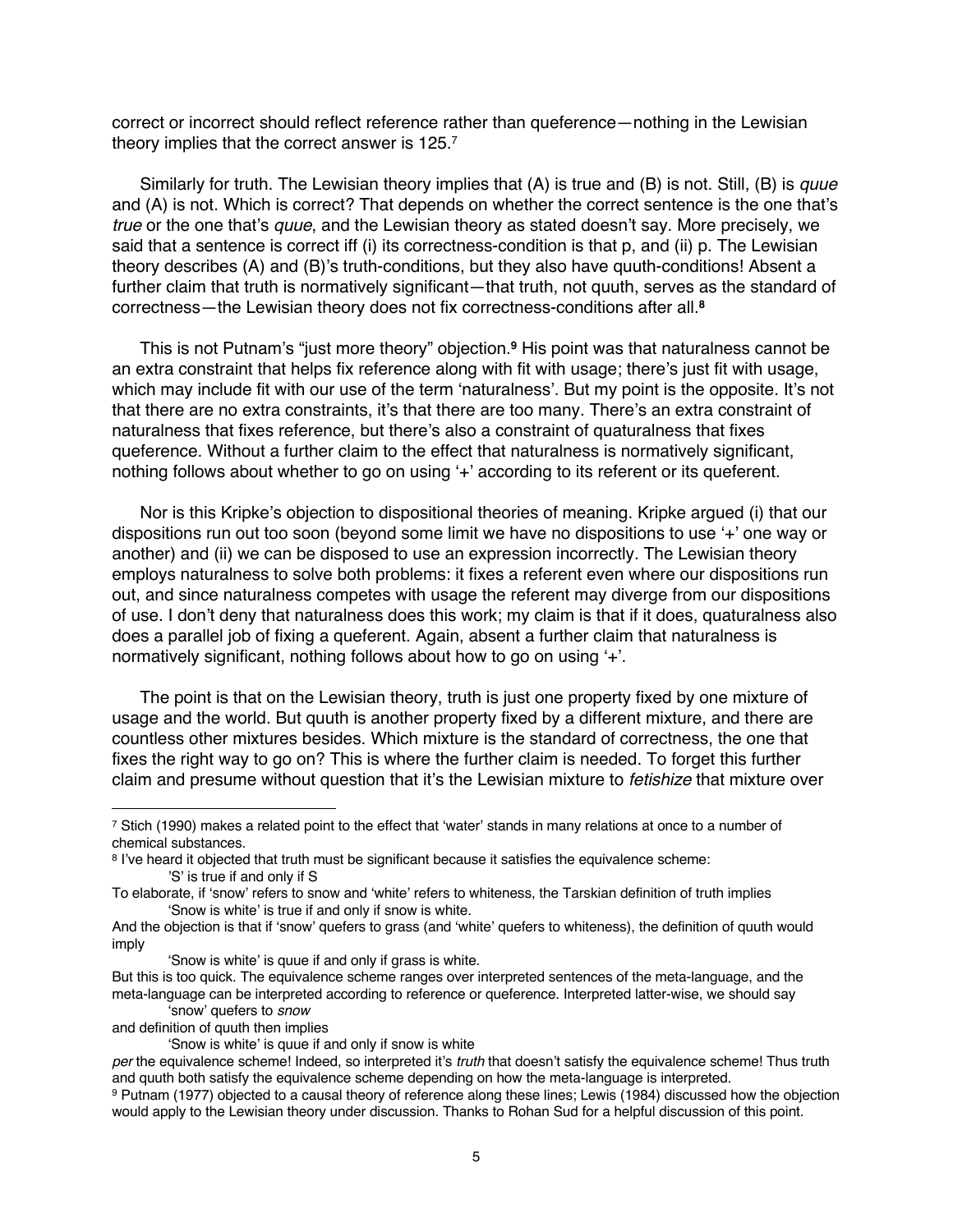the others. It is this fetish I want to undo. If you use 'true' to denote the Lewisian mixture, fine the point is that we must not fetishize truth.10

I've discussed the Lewisian theory, but the same goes for *any* inflationist theory on which reference and truth-conditions are fixed by some mixture of use plus world, whether that mixture involves causation, teleological functions, or even some *sui generis* property not reducible to those of natural science. Whatever the mixture is, we must remember that mixtures of use plus world are cheap. In addition to causation there is quausation, a relation that overlaps with causation "around here" and diverges elsewhere. If our terms have referents fixed by some mixture involving causation, they *also* have queferents fixed by an analogous mixture involving quasation. Thus, it's not enough to identify some mixture of use plus world and call it "reference", for mixtures are two-a-penny and the normative question remains as to which one determines the right way to go on.

### **3. Realism and anti-realism about meaning**

To be clear, I haven't said that no mixture is normatively significant. Perhaps one of them is—perhaps the Lewisian mixture. But if so, we can ask what makes it significant. What explains why *this* mixture plays the normative role of determining the right way to go on? Specifically, does it have this normative significance independently of us or because of us? The former is what I call "realism" about meaning, the latter "anti-realism". This distinction is central to what follows, for anti-realism is the normative claim that, I'll argue, leads to our four pragmatist theses.

But first let me explain the distinction. Our words stand in countless relations to the world, as we've seen. Communication requires that we organize around one relation and use it to evaluate speech as correct or incorrect. For the anti-realist, all relations are objectively speaking on a par. In principle, any relation would do. We use the one we do just because it suits us; because it serves our interests to evaluate speech with respect to it. If that turns out to be the Lewisian relation fixed by use plus naturalness, fine; the point is that it has no intrinsic significance and plays this normative role only because it suits us. Other groups of individuals with different natures or interests might do better to coordinate around queference, in which case the right way for *them* to go on would differ from ours. For the realist, by contrast, one relation is normative significant independently of us. It fixes the right way to go on *period*, regardless of anyone's interests. If that turns out to be the Lewisian relation, fine again; the point is that it plays this role independently of whether it suits us well. A group that goes on in accordance with queference is going *wrong* even if queference suits them better.11

Of course, it's a platitude that reference depends on use—had we used 'snow' differently it would have referred to something else. Realists need not deny this. What's independent of us, on their view, is not what the referent of 'snow' is, but that *reference* rather than queference determines correctness-conditions.

<sup>&</sup>lt;sup>10</sup> You might instead use 'true' as a label for whatever the standard of correctness is, in which case it's analytic that truth is normatively significant. But then the question is whether 'true' labels the Lewisian mixture or some other mixture, and *that* depends on which mixture is normatively significant. This is just our question of normative significance all over again.

<sup>11</sup> I argued in Dasgupta (2018) that naturalness has no normative significance independently of us. Combined with the Lewisian theory of reference and truth, this yields anti-realism about meaning. But here I do not assume that naturalness has no independent significance, I'm just distinguishing realism from anti-realism.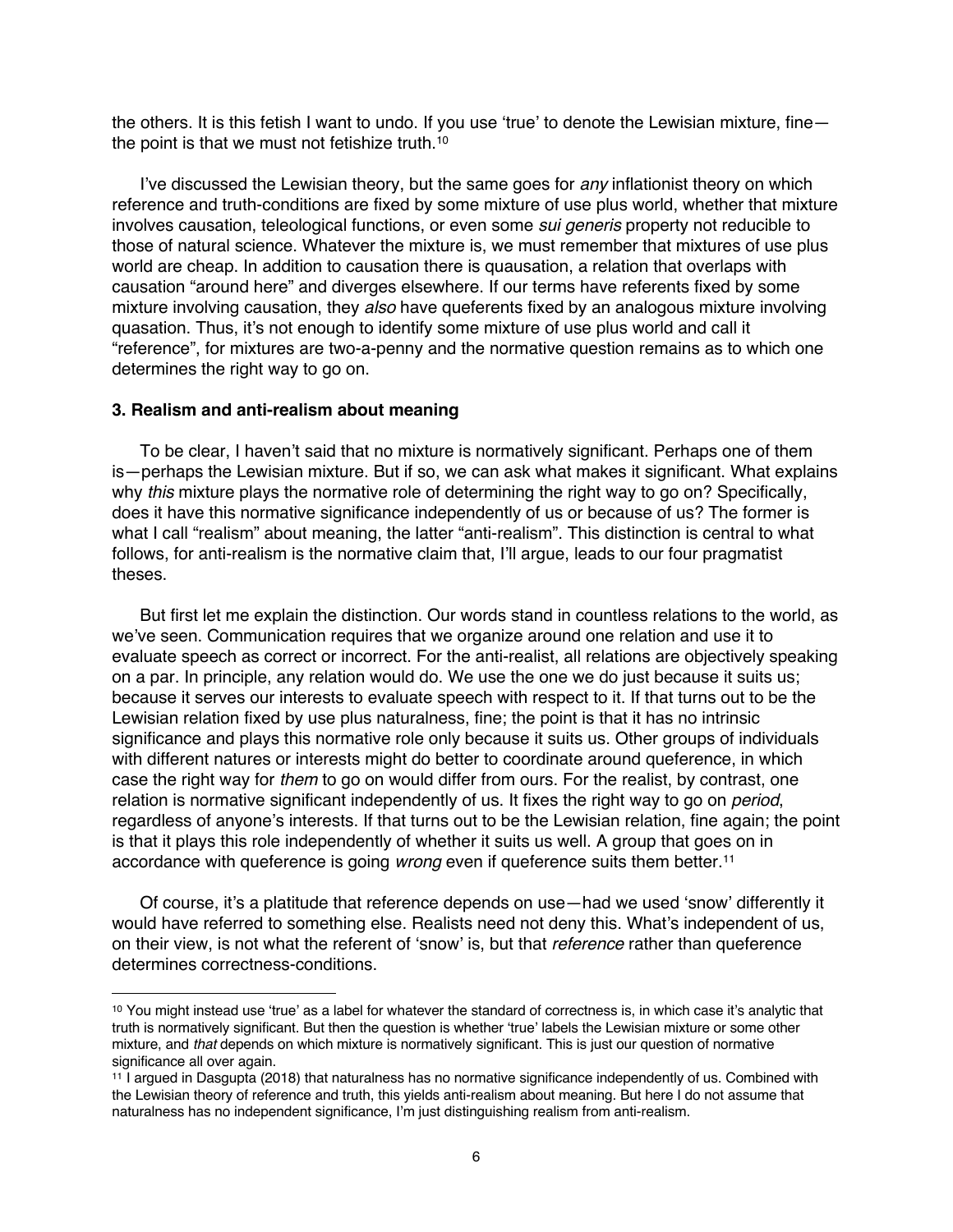This point is worth marking with terminology. Semantics, let's say, is the theory that assigns semantic values—e.g. referents, truth-conditions, etc.—to expressions. Meta-semantics is then the theory of what fixes the semantic value of an expression—the Lewisian theory that reference is fixed by use plus naturalness is an example. At the risk of multiplying hyphens, "meta-meta-semantics" is then the theory of why semantic values *matter*; of why reference and truth-conditions, not queference and quuth-conditions, play the normative role in evaluating speech. It's the theory that explains why semantics is in the business of assigning referents rather than queferents in the first place. Realism and anti-realism are theories of meta-metasemantics. That's why realism is consistent with the platitude that reference depends on use, for that is a platitude of meta-semantics. Likewise, anti-realism is consistent with semantic theories on which meaning consists in reference and truth-conditions. It's also consistent with metasemantic theories, like the Lewisian theory, on which reference and truth-conditions are fixed by some mixture of use plus world. Anti-realists may also agree that the worldly parts of that mixture, such as facts involving naturalness or causation, hold independently of us. What depends on us, on their view, is the normative fact that *that* determines correctness-conditions.

Anti-realism is therefore not what Boghossian (1990) called 'irrealism' about truth-conditions. This is the view that there are no true instances of

(\*) S has the truth-condition that p

either because all instances are false (error-theory) or because they aren't in the business of making claims that could be true or false (non-factualism). By contrast, anti-realists grant that sentences have truth-conditions and that there are true instances of (\*); they just insist that truth-conditions have no normative significance independently of the fact that it serves our interests to evaluate speech with respect to that standard. 12

I'm using 'interests' as a placeholder term that could be specified in various ways. Serving our interests could amount to satisfying our preferences or goals, suiting our history or culture, or fitting our biological or psychological make-up. Anti-realism is therefore a broad church: it includes views on which the relevant interests (and hence the standard on which they confer significance) can vary from culture to culture, as well as views on which they're uniform across humanity. It also includes views on which the interests are built into the constitutive natures of our activities. Suppose one says that assertion constitutively aims at truth; hence assertions are correct when they are *true*, not quue. Still, there is the alternative activity of quasertion which is like assertion except it constitutively aims at quuth. This is anti-realism, for truth is significant only because *we* engage in an activity that aims at it. 13

In any case, this talk of interests should not be taken too seriously. While anti-realists *say* that reference and truth are normatively significant because they serve our interests, that's not

<sup>&</sup>lt;sup>12</sup> Note, for the record, that Boghossian's objections to irrealism don't go through against anti-realism. Against errortheory, he objects that it is self-refuting: an instance of (\*) can be false only if it has a truth-condition, in which case there is a true instance of (\*) after all. But the same cannot be said against anti-realists since they doesn't claim that all instances of (\*) are false. And Boghossian argues that non-factualism about any domain presupposes an inflationary notion of truth, such as the Lewisian notion, while non-factualism about *truth-conditions* in particular entails rejecting inflationary truth; hence non-factualism is also self-refuting. But again, the same cannot be said against anti-realism since it explicitly does not reject inflationary notions of truth.

<sup>&</sup>lt;sup>13</sup> Enoch (2006) made this point about ethical norms and constitutive natures.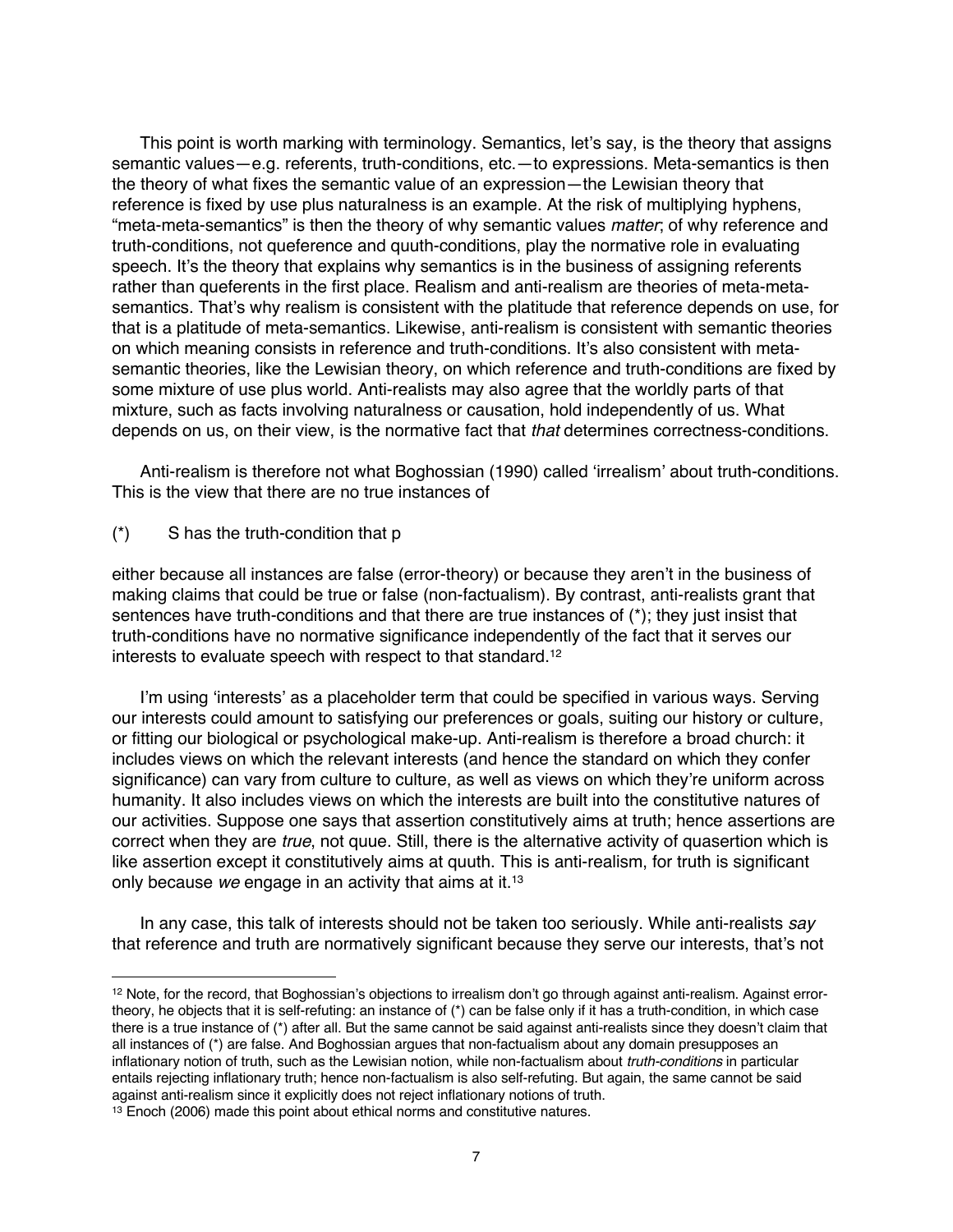the best characterization of their view. For in addition to interests we also have *quinterests*, properties that stand to queference and quuth just as our interests stand to reference and truth. Quinterests are strange properties to which we pay little attention, but since properties are cheap we must have *some* such properties. Now suppose, as anti-realists say, that our interests single out reference and truth as the relevant standard by which to evaluate speech as correct or incorrect, right or wrong. Then, equally, our quinterests single out another standard in queference and quuth, whereby speech may be evaluated as *qu*orrect or inquorrect, *qu*ight or quong, depending on whether it's quue. 125 is the *right* answer to '68 + 57' and 5 is wrong, yet 5 is *quight* and 125 is quong! Both these standards serve *something* about us, our interests and quinterests respectively, and according to anti-realism—as I define it—our interests and our quinterests are objectively speaking on a par; neither property has independent normative significance over the other. Thus, while anti-realism implies

It is right to go on according with reference and truth, because they serve our interests.

#### it *also* implies

It is quight to go on according with queference and quuth, because they serve our quinterests.

What defines anti-realism is the idea that there is no further fact that breaks the symmetry and privileges one way of going on as "really-right". Any way of going on satisfies *some* standard that serves *something* about us, and that is all there is to say.

Realism should therefore be understood as the view that there is a further fact that breaks the symmetry. This further fact could concern the standards directly, e.g. that truth is normatively significant independently of us and determines the really-right way to go on. Or it could concern properties of us such as *interests*, to the effect that they have some prior significance over quinterests and hence the standard of truth they pick out determines what's really-right. In the latter case the realist would *say* that truth is significant because of our interests, contrary to how I characterized their view earlier. Still, the further fact concerning the significance of interests over quinterests would hold independently of us. Either way, then, *something* is normatively significant independently of us, either the standard of truth or the property of having certain interests, and for simplicity I'll continue to characterize realists as saying it's the standard of truth.

I've focused on linguistic meaning, but the issue of realism vs anti-realism also arises for mental content. Suppose you compute '68 + 57' in your head and draw a conclusion you'd verbalize as '68 + 57 = 125'. Is that the correct answer, the right way to go on in thought? Schematically, your mental state is correct iff (i) its correctness-condition, or "content", is that p, and (ii) p. As before, the issue is condition (i), of whether your mental state is correct iff 68 *added* to 57 is 125, or iff 68 *quadded* to 57 is 125.14 To solve this, one might offer an inflationist theory on which mental states have truth-conditions fixed by some mixture of mind and world involving naturalness or causation. But this is not enough. For while your mental state has a

<sup>&</sup>lt;sup>14</sup> Earlier the bearers of correctness were sentences, here they are mental states. It's less obvious how to individuate mental states than sentences, but the issues here would detract from the main thread. So long as we can individuate them without explicitly mentioning their correctness conditions—e.g. by their computational role—the same issues arise. See Boghossian (1990, p. 514) for discussion of this point.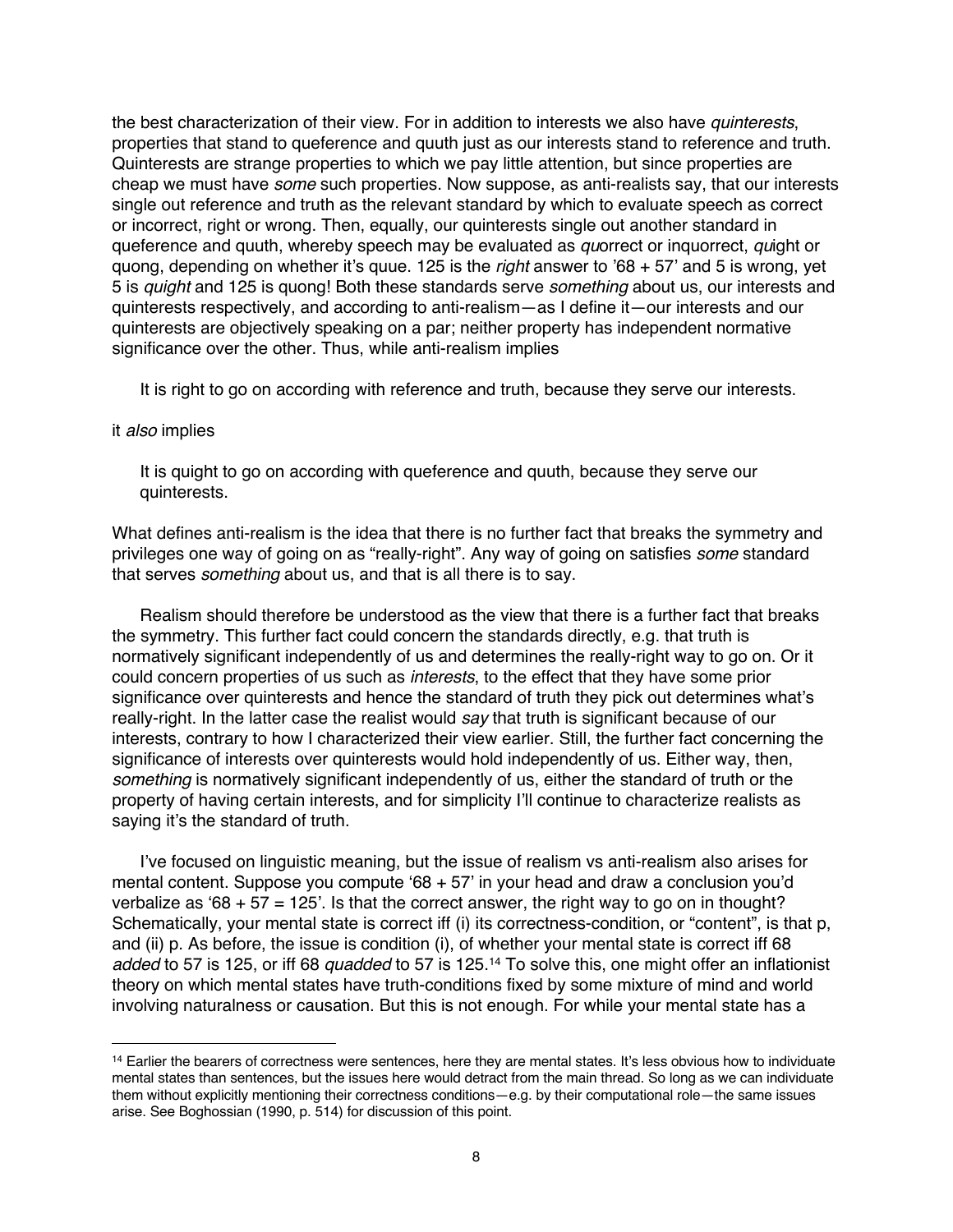truth-condition fixed by one mixture, it also has a quuth-condition fixed by another. It is true iff 68 added to 57 is 125, and quue iff 68 quadded to 57 is 125. Thus, whether you got the correct answer depends on which mixture is the standard of correctness. And if one mixture is normatively significant in this regard, we can ask what makes it so. Here we find the question of realism vs anti-realism again, of whether the mixture is normatively significant independently of us or because of us. 15

This is not the widely discussed question of why true beliefs are valuable.<sup>16</sup> That question assumes that truth is the standard of correctness and asks what value there is in accumulating true beliefs. Whereas our question is what the standard of correctness is in the first place, and in particular whether it has this normative significance independently of us. You might say that truth is the standard because belief constitutively aims at truth. This may be, but it's just antirealism. For if beliefs *just are* states that aim at truth, states that aim at *quuth* are "queliefs" and (by parity of reasoning) are correct iff they are quue. Thus, on this view truth is significant only insofar as *we* form beliefs, not queliefs.

The issue of realism vs anti-realism therefore arises for both language and thought. If thought is prior to language then the issue should ultimately be discussed in those terms. Still, I will focus on language because it avoids some distracting complexities. I believe that what follows carries over to thought, but I leave that for the reader to verify.

## **4. Deflationism**

So far I've discussed inflationist theories of meaning, i.e. correctness-conditions, on which meaning consists in truth-conditions and related notions such as reference, which in turn are fixed by some mixture of use plus world. I argued that such theories must be supplemented by the further claim that the mixture is normatively significant, and I then distinguished two views, realism and anti-realism, about the source of that significance.

Deflationists, by contrast, claim that truth and reference play no role in a theory of meaning. How, if at all, does the realism vs anti-realism distinction apply to this approach? Let me examine the deflationist theory developed by Field (1994, 2001). I will argue that it amounts to a clear example of anti-realism—an example that will prove useful to keep in mind later on.17

<sup>15</sup> This question arises even for inflationary theories on which the mixture has normativity built into it. Consider David Lewis' (1983) actual theory on which content is fixed by fit plus humanity. Humanity, he says, calls for "interpretations according to which the subject has attitudes that we would deem *reasonable* for one who has lived the life that he has lived" (p. 375; my emphasis). So on this view content is fixed by a mixture of fit and *reason*, and one might think this mixture is normatively significant because reason is. Perhaps so. Still, the question of realism vs anti-realism then concerns what makes *reason* normatively significant; whether it's significant independently of us or not. Lewis doesn't say. He does offer a (partial) theory of reason in terms of naturalness: the bias towards reasonable interpretations is, he says, "a bias toward believing that things are green rather than grue" precisely because green is more natural than grue (p. 375). But if naturalness fixes reason, *quaturalness* will fix a parallel virtue of *queason*: if grue is more quatural than green, it'll be more queasonable to believe things are grue. Thus, if our mental states have contents fixed by fit plus reason, they also have quontents fixed by fit plus *queason*! It follows that reason and content are normatively significant only insofar as *naturalness* is normatively significant. Thus, even on Lewis' actual view the question of realism vs anti-realism arises and amounts to the question of whether naturalness has significance independently of

us. 16 See Loewer (1993), Goldman (1999), Alston (2005), and Grimm (2009).

<sup>17</sup> Field develops a variety of deflationist views; here I focus on the Quinean variety developed towards the end of (2001).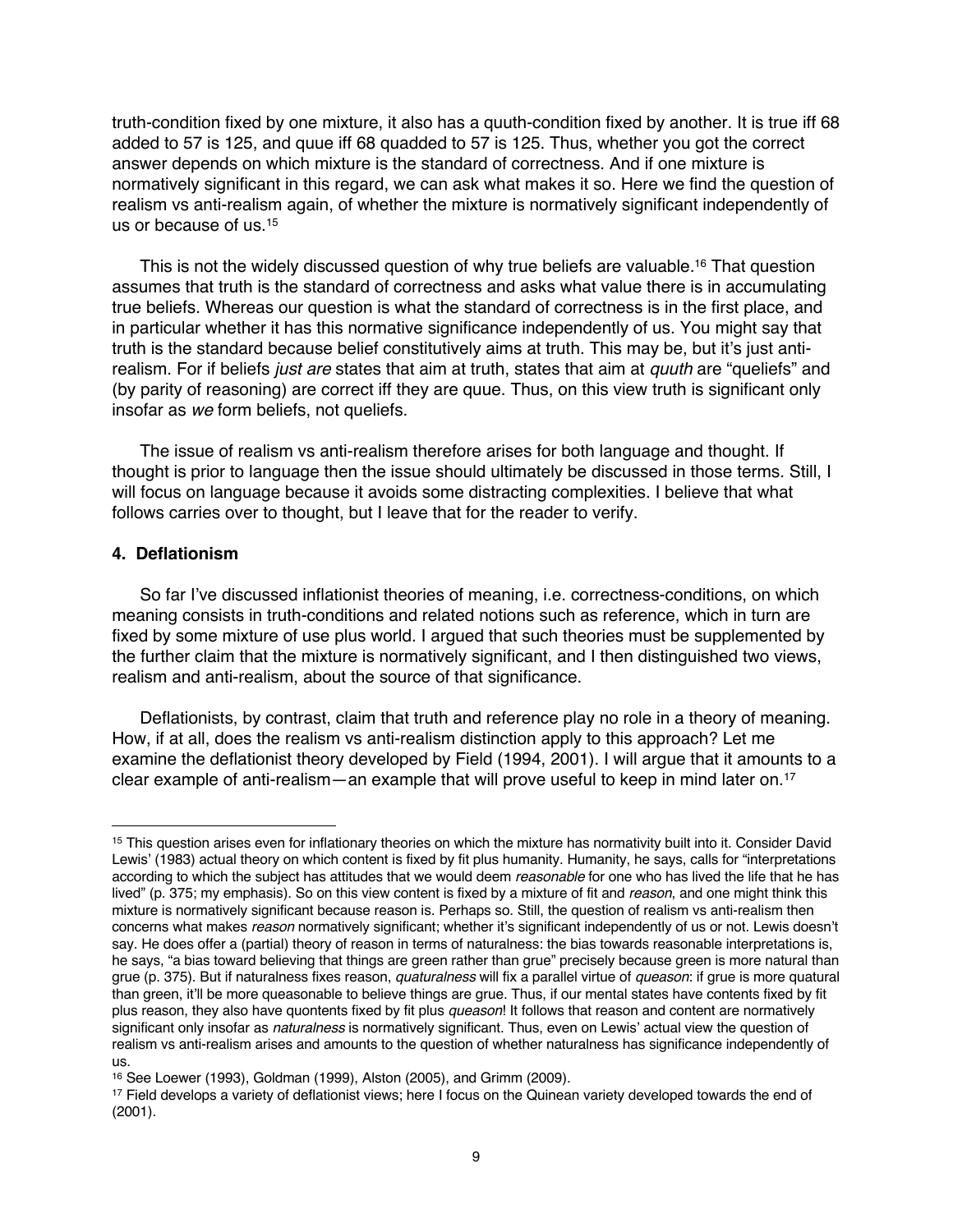Field's theory is really a theory of meaning-*attribution*, of what we do when we say what something means. According to Field, meaning-attributions report good translations. To say that 'neige' means snow is to say that 'neige' is well translated as 'snow' in one's own idiolect. Likewise, to say that 'Neige est blanc' means that snow is white is to say that 'Neige est blanc' is well translated as 'Snow is white' is one's idiolect.

There are two core ideas here. The first is that in stating what an expression E means one states a relation between E *and another linguistic expression*, not between E and some nonlinguistic entity that is its "meaning". In saying that 'neige' means snow I state a relation it bears to 'snow', not to stuff found on mountain tops. Likewise, in saying that 'S' means that p I relate 'S' not to some intensional entity such as a proposition or truth-condition, but to the sentence 'p'.

The second idea is that the relevant relation between expressions is good translation, where what makes for good translation is a pragmatic matter. Suppose I want my British friend to give me a cookie. What should I say? I look for a word she typically associates with cookies and causes her to hand over cookies, such as 'biscuit'. This is a good translation of 'cookie' not because it reflects some prior fact about what the terms mean, but because it gets me a cookie.

So it's not that each expression has *a meaning*, such that the job of translation is to pair expressions with the same meanings. Nor is there a prior relation of *sameness of meaning* that the job of a translation is to reflect. Rather, there are just facts about which translations between idiolects work well for the purposes at hand, and attributions of meaning simply report these facts.

What is an idiolect? For Field, my idiolect is my current understanding of language, which in turn consists in the computational role that each expression currently plays for me. An idiolect is therefore finely-grained: it is the idiolect of a *person* at a *time*. Field's theory then comes to this: to say that 'neige' means snow is to say that 'neige' is well translated as 'snow' *as one currently understands it*.

This is just a sketch, but it is clear how this theory bears on the Kripkensteinian puzzle of whether you mean addition or quaddition by '+'. For me to say that you mean addition is, on this view, to say that '+' in your idiolect translates well as 'addition' in mine. And *of course* it does—it would be utterly perverse to translate your '+' as my 'quaddition'! To be clear, this perverse translation is consistent with your past use of the term, and according to Kripke's skeptical argument your dispositions and intentions and so on don't rule it out either. Field's theory doesn't disagree, for the claim is not that the perverse translation would mis-represent some prior fact about what you mean by '+'. The claim is that translation isn't about reflecting such facts, it's about matching expressions to suit our needs and matching your '+' with my 'addition' obviously does the best job. Perhaps there are bizarre circumstances in which translating your '+' as my 'quaddition' would suit us better, but they'd be very alien to ordinary life.18

<sup>&</sup>lt;sup>18</sup> See Horwich (1995) for more details about how deflationist theories bear on the Kripkensteinian question. Note that this resembles Kripke's "skeptical solution" to the puzzle insofar there is no claim to have found some mix of use plus world that determines meaning, just an account of what we do when we attribute meaning. But Field's theory does not lead to the impossibility of a private language, contrary to what Kripke claimed about his own skeptical solution. For while Field's theory only fixes A's attribution of what B means, it leaves open that A and B are the same person or, more accurately, time-slices of the same person. Thus, a solitary person may coherently attribute their past (or present) self as meaning addition by '+'.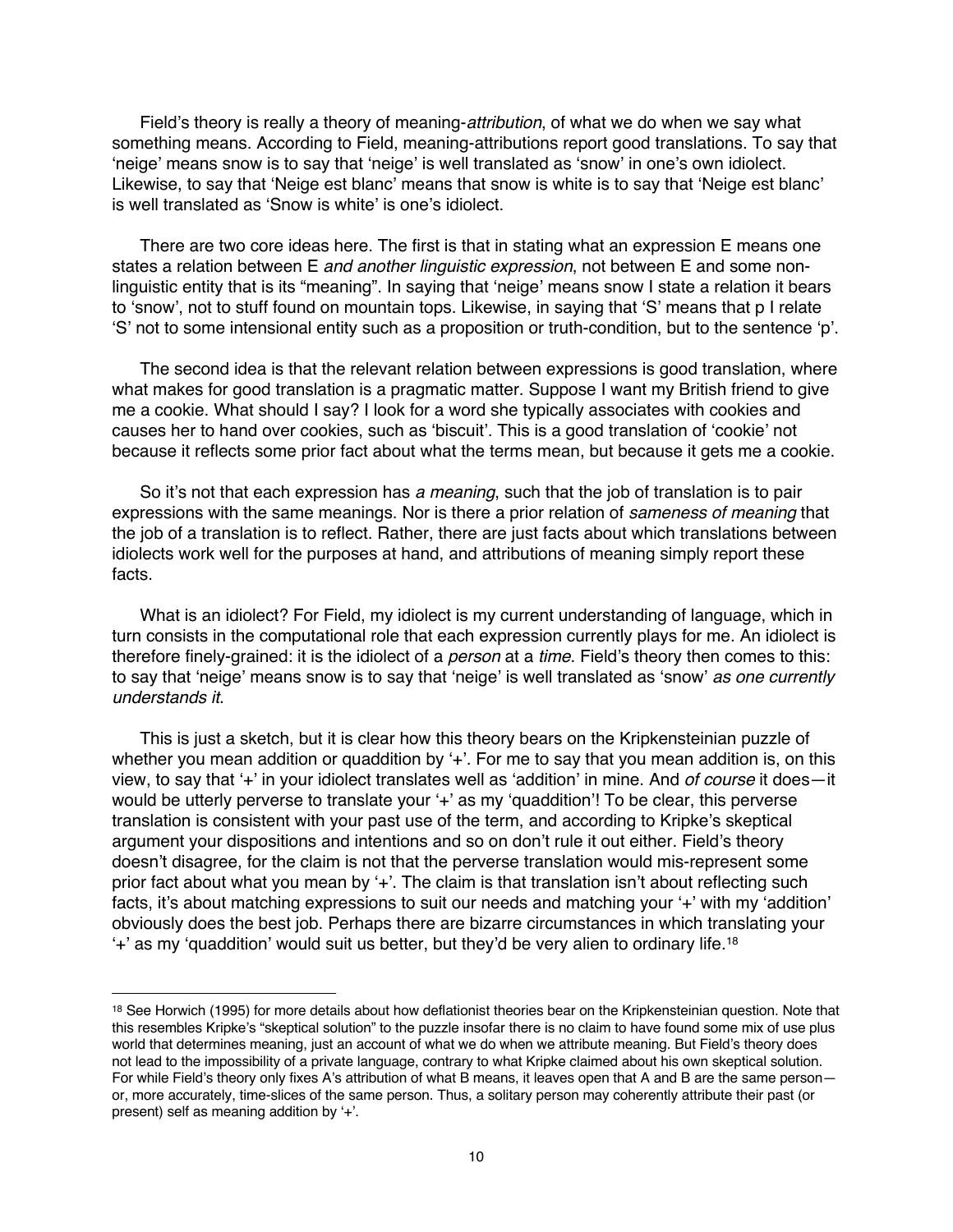Field calls this a deflationist theory of meaning insofar as truth and reference play no role. Still, truth and reference may yet enter the picture in two ways. One way is with disquotational notions of truth and reference. To say that a sentence 'S' is disquotationally true, or true<sub>d</sub> for short, is just to say that S; the two statements are cognitively equivalent. Thus, all instances of the equivalence scheme

### 'S' is true<sub>d</sub> if and only if S

hold of 'conceptual necessity', as Field (1994) puts it, for any sentence 'S' in one's idiolect. Regardless of whether the English word 'true' is disquotational in this sense, deflationists can introduce 'true<sub>d</sub>' for its well-known expressive utility.<sup>19</sup> Likewise, they can introduce a disquotational notion of reference—or reference<sub>d</sub> for short—on which 'the referent<sub>d</sub> of 'N" is cognitively equivalent to 'N'. These disquotational notions play no role in their theory of meaning-attribution, they're just useful logical devices.

The second way that truth and reference enter the picture illustrates why deflationism amounts to an anti-realist theory of meaning. To see how, note that deflationists shouldn't deny that there are interesting relations between word and world. I translated my friend's word 'biscuit' as 'cookie' because she says 'Biscuits!' when there are cookies present, she points at cookies when I ask "Where are the biscuits?", and so on. So the fact that it's a good translation presumably turns on some causal relation between 'biscuit' and cookies.20

But this causal relation might be what inflationists called "reference" all along! Have we therefore collapsed into an inflationist view on which good translation reflect prior facts about reference after all? Some deflationists argue not, on the grounds that other words work differently.**<sup>21</sup>** The idea is that gastronomic, scientific, and mathematical vocabulary are used for different purposes, so what counts as a good translation differs across these domains. Thus, good translation tracks one word-world relation for gastronomic vocabulary, another for scientific vocabulary, and so on. But if so just take the disjunction of these relations: good translation tracks *that* word-world relation across the board. Does this then amount to inflationism? Well, this relation fixes attributions of meaning, i.e. correctness-conditions, and we can join inflationists in calling it 'reference' if we want—though to distinguish it from disquotational reference<sub>d</sub> let's call it 'inflationary reference', or 'reference<sub>i</sub>' for short. Still, on Field's theory the relation plays this normative role in the evaluation of speech only because it serves our translational interests.

If we've collapsed into inflationism, then, we've collapsed into a manifestly anti-realist variety! As I see it, this is one of the central insights of Field's theory. No doubt there's *some* relation of reference<sub>i</sub> that fixes attributions of correctness-conditions, even if it strikes us as a disjunctive miscellany. And no doubt there's a corresponding property of "inflationary truth" which a sentence has if and only if its attributed correctness-condition obtains, even if it strikes

 $19$  To take the classic example, suppose you want to express agreement with what Smith said last night but can't remember what she said. Then instead of saying "Either Smith said 'Snow is white' and snow is white, or Smith said 'Grass is green' and grass is green, or...", disquotational truth<sub>d</sub> allows you to say "Smith said something trued." Some deflationists argue that this is the only utility of truth and argue on that basis that trued is the English 'true'; see for example Horwich (1995).

<sup>&</sup>lt;sup>20</sup> More fully, the fact that her word 'biscuit' translates well as my word 'cookie' turns on (i) the conceptual necessity that 'cookie' refers $<sub>d</sub>$  to cookies, and (ii) the causal relation between her word 'biscuit' and cookies.</sub> <sup>21</sup> See for example Price (2011, pp. 14-16).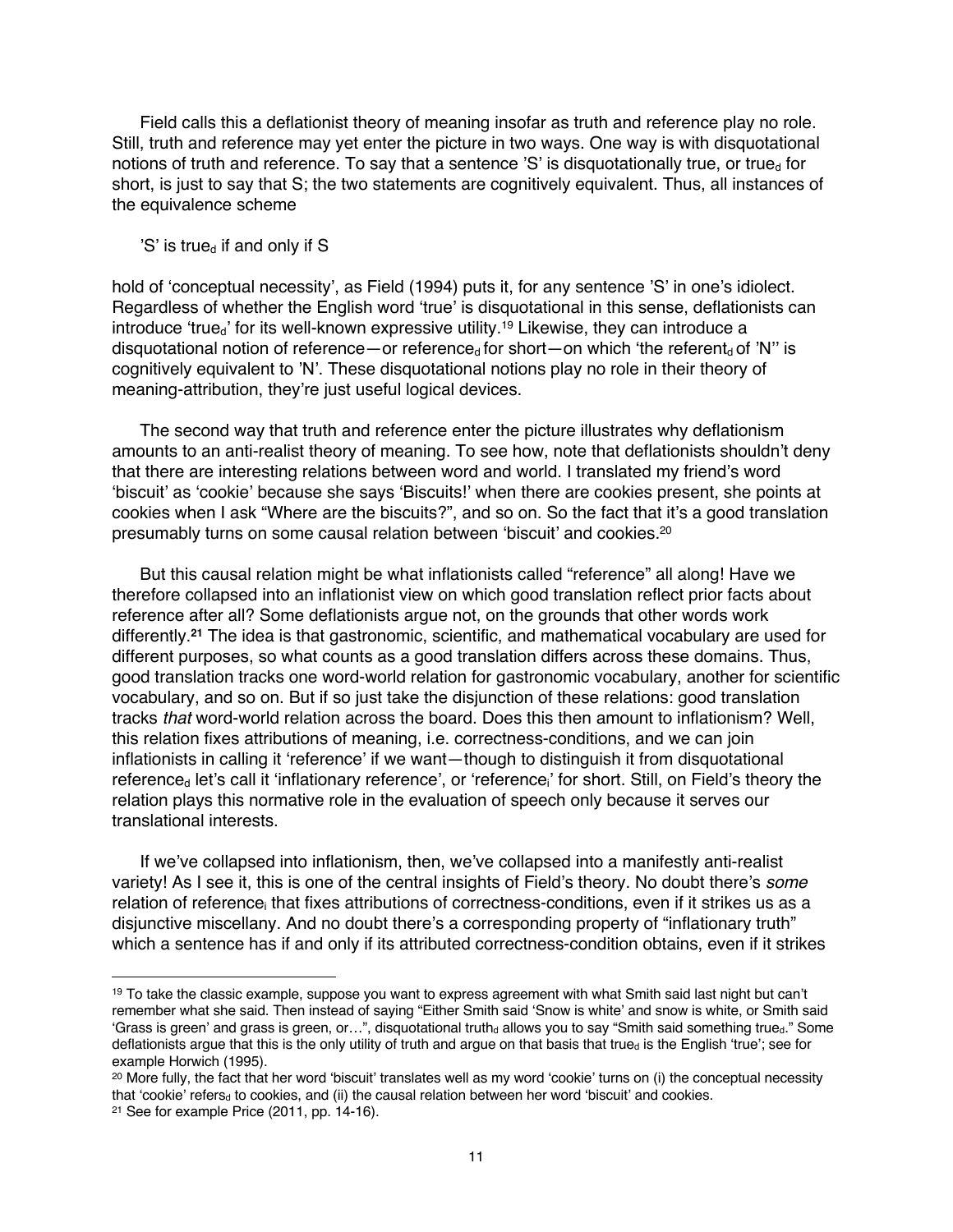us as equally disjunctive—call it 'truth<sub>i</sub>' to distinguish it from disquotational truth<sub>d</sub>. Still, on Field's theory reference<sub>i</sub> and truth<sub>i</sub> play this normative role in the evaluation of speech only because they serve our interests in translation. This is anti-realism through and through.<sup>22</sup>

Seen like this, Field's theory is really a theory of *meta-meta-semantics*, an anti-realist account of how reference<sub>i</sub> and truth<sub>i</sub> came to have normative significance. So understood, it's consistent with semantic and meta-semantic theories, like the Lewisian theory, on which reference and truthe-conditions play a central role. It is sometimes said that deflationism has been refuted by the tremendous fruits of truth-conditional semantics. My point is that this is wrong insofar as we see deflationism as primarily a theory of meta-meta-semantics, a theory of why truth<sub>i</sub> and reference<sub>i</sub> matter.

This is not to say that the collapse into inflationism is total. Some inflationists say that understanding consists in grasping referents<sub>i</sub> or truth<sub>i</sub>-conditions, yet on Field's theory it consists in computational role. If the term "inflationism" is reserved for views on which reference<sub>i</sub> and truthi play a role in *understanding*, Field's theory doesn't count as inflationist. But that's a verbal issue; the substantive point is that Field's theory of *meaning,* i.e. correctness-conditions, amounts to an anti-realist theory of how a word-world relation comes to have normative significance.

Indeed, it's anti-realism of an extreme form. All anti-realists agree that some word-world relation has normative significance because it serves our "interests", but this leaves open whether our interests, and the relation they pick out, are uniform across humanity or vary from culture to culture. But on Field's theory these may vary from person to person—even across time-slices of the same person! For the relation is that which makes for good translation, and this could depend on the idiolect of the translator. In this regard, recall that Field's theory was advertised as a theory of meaning-*attribution*. This is understandable given the inter-personal variation just mentioned, for your attribution of what someone means may differ from mine and focusing on attribution side-steps the question of what they actually mean. But we may equally see this as an anti-realist theory of *meaning itself*, on which the word-world relation picked out as normatively significant can in principle differ from person to person thanks to differences in idiolect (though presumably communication depends on significant overlap).

Field also extends his theory of meaning to mental content. I believe that the same story unfolds there too: it amounts to an anti-realist theory on which a certain mind-world relation comes to play a normative role in the evaluation of mental states because it serves our interpretive aims. But for considerations of space I leave that for another time.

# **5. Pragmatism I: Meaning**

So far I've just articulated anti-realism. I'll now argue that it implies the four pragmatist theses we began with concerning inquiry, truth, justification, and meaning. Since anti-realism is a claim of meta-meta-semantics, the core idea is that those theses follow *when interpreted as claims of meta-meta-semantics also*. This may or may not be what pragmatists traditionally meant by them, but put that aside: my claim is just that anti-realism implies distinctive views about these topics that verify the pragmatist theses, so interpreted. As we'll see, these views

<sup>&</sup>lt;sup>22</sup> This idea that truth<sub>i</sub> is highly disjunctive is, in effect, what Wright (2001b) calls "pluralism".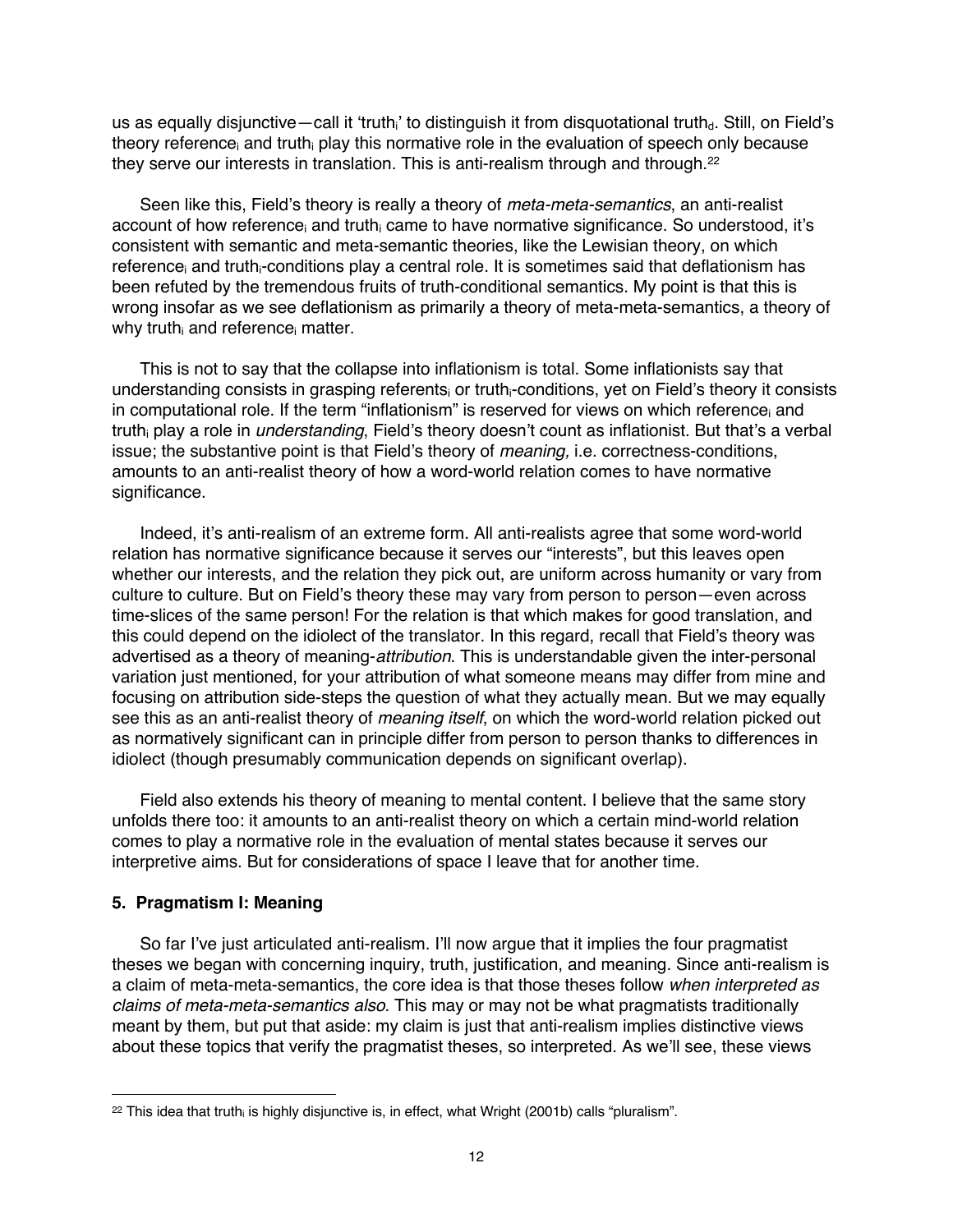also verify much of what "truthers" say about the centrality of truth to these topics. Thus, what anti-realism implies is not so much that truthers are wrong but that pragmatism is right.

The theses about truth and justification are where the real action lies, but let me warm-up with the theses about meaning and inquiry. While truthers think that meaning consists in truthconditions and reference and the like, I said that pragmatists focus more on practical consequences:

## **Pragmatic theory of meaning:** Meaning is determined by practical consequences.

As Peirce put it, 'there is no distinction of meaning so fine as to consist in anything but a possible difference in practice' (1955b, p. 33). Likewise, James wrote that 'if no practical difference whatever can be traced, then the alternatives mean practically the same thing, and all dispute is idle' (James 1975, p. 28). So central was this to their philosophy that it was dubbed the "pragmatist maxim".

I claim that this follows from anti-realism. This might be surprising, for anti-realists agree that a sentence's meaning is its truth<sub>i</sub>-condition, and isn't that antithetical to the pragmatic theory? Not necessarily: it depends on *why* truth<sub>i</sub> plays this role. Anti-realists say it's because it suits us well. A sentence has myriad properties—a truth<sub>i</sub>-condition, a quuth-condition, etc.—and the one that constitutes its meaning is whichever has the practical consequence of serving our interests. This is the pragmatic theory of meaning *when read as a claim about meta-meta-semantics*: it's the practical consequence that determines which property counts as meaning! By contrast, realism implies that truthi-conditions are meanings regardless of their practical upshots, *contra* the pragmatic theory.

So interpreted, the pragmatic theory is not the claim that the meaning or truth-condition of a sentence is identical to its practical consequences—that's a claim of semantics, and an implausible one at that. Nor is it the claim that the practical consequences of a sentence fix its meaning or truth<sub>i</sub>-condition—that is meta-semantics. It's rather a meta-meta-semantic claim about *why* truthe conditions play the normative role of meaning.

The same goes for notions like reference  $a_i$  and representation. Anti-realists don't deny that they play a role in semantics; their claim is that they do so only because they have the practical upshot of serving our interests. Again, this is the pragmatic theory at the level of meta-metasemantics.

Read like this, the pragmatic theory agrees that meaning consists in reference and truthconditions—if *that's* all truthers had in mind, there is no quarrel. Is this then pragmatism in name only? No, for my reading implies that there can be distinctions in meaning only insofar as our interests are served by a property that draws such distinctions; hence no distinctions in meaning without a practical difference, just as Peirce and James said. This is a distinctively pragmatist constraint on meaning. Indeed, Kitcher interprets James along the same lines: not as rejecting notions like reference and representation but as proposing how they "play a role in explaining… success" (Kitcher 2012, p. 133).

Admittedly, some pragmatists appear to go further and reject such notions altogether. For example, Price writes that "representation… is a theoretical category that we should dispense with altogether" (2011, p. 10). But I think there is no substantive disagreement here. For as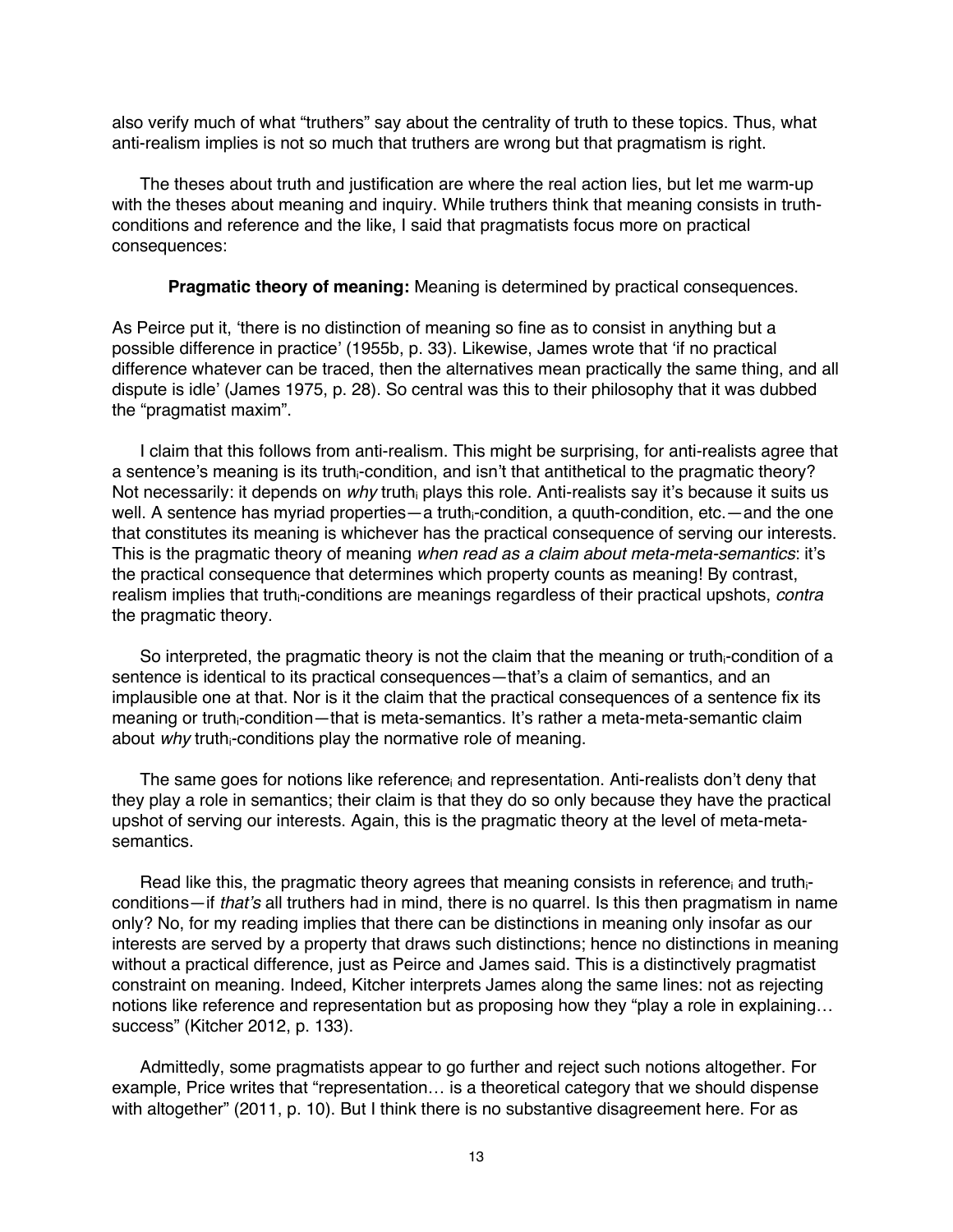Price goes on to emphasize, his point is *not* that "there is nothing to be said about the relation of our words to the natural world" (p. 11). Rather, his point is that discourses like science and ethics have such different functions that different word-world relations are relevant to each. Antirealists can agree. The difference is that I've let anti-realists use 'referencei' and cognates like 'representation' for the disjunction of such relations, while for Price they are words for something more unified and should therefore be abandoned. But that's just a verbal difference.

# **6. Pragmatism II: Inquiry**

Turn now to the nature of inquiry. I said at the beginning that while truthers see inquiry as aiming at truth, pragmatists see it more as an attempt to make our lives better. As I put it,

# **Pragmatic theory of inquiry:** Inquiry aims at serving our interests.

But this talk of "aim" bears clarification. When truthers say that inquiry aims at truth, this could mean (i) that the goal is to accumulate true theories and avoid false ones, or (ii) that truth is the standard by which a theory is to be evaluated as correct or incorrect. <sup>23</sup> The first claim is most implausible, for many truths are worthless: it would be a waste of time to discover exactly how many blades of grass exist. Human interests obviously influence *which* truths to accumulate, and indeed whether to accumulate *truths* in the first place since false theories can have great utility. <sup>24</sup> Instead, the truther I have in mind makes the second claim: that truth is the evaluative standard of correctness.

The pragmatic theory should therefore be read as a corresponding claim about evaluation too: that the relevant standard involves serving our interests. Thus, William James said that a theory is 'an instrument: it is designed to achieve a purpose' (1975, p. 33); hence it is to be evaluated primarily according to whether it works. And Charles Peirce (1955a) said that inquiry is a process that replaces doubt with "settled belief", which is worth doing because doubt paralyses action. So on his view the function of belief is to facilitate action; hence they should be evaluated as to whether they serve us well.

Does anti-realism imply this pragmatic theory? Well, anti-realists and realists agree that truth<sub>i</sub> is the standard of correctness and hence the "aim of inquiry"'. But the question is *why* truth<sub>i</sub>, not quuth, plays this role. For anti-realists, truth<sub>i</sub> does so only because it serves our interests to evaluate theories with respect to it. Thus, it's our interests that pull the strings in determining the aim of inquiry. This is the pragmatic theory *when read as a claim of meta-metasemantics*. So interpreted, the claim is not that the standard at which inquiry aims essentially involves our interests. The standard could be the Lewisian property, definable without mention of interests. It's rather a claim about *why* that standard is the aim, i.e. because it suits us. Put otherwise, the claim is that inquiry aims at *whatever standard serves our interests*, where this is a description that picks out a standard, not the standard itself. Since anti-realists think the description picks out truthi, it follows that inquiry aims at truthi. If *that's* all truthers meant, antirealists don't disagree.

You might object that this reading of the pragmatic theory is too much of a stretch: anyone who says that inquiry aims at truth<sub>i</sub> must be far removed from the classical American

<sup>23</sup> These correspond to what Lynch (2009) calls the "goal of inquiry" and the "norm of belief", respectively.

<sup>24</sup> See Kitcher (2011, p. 105-111) for more on these points.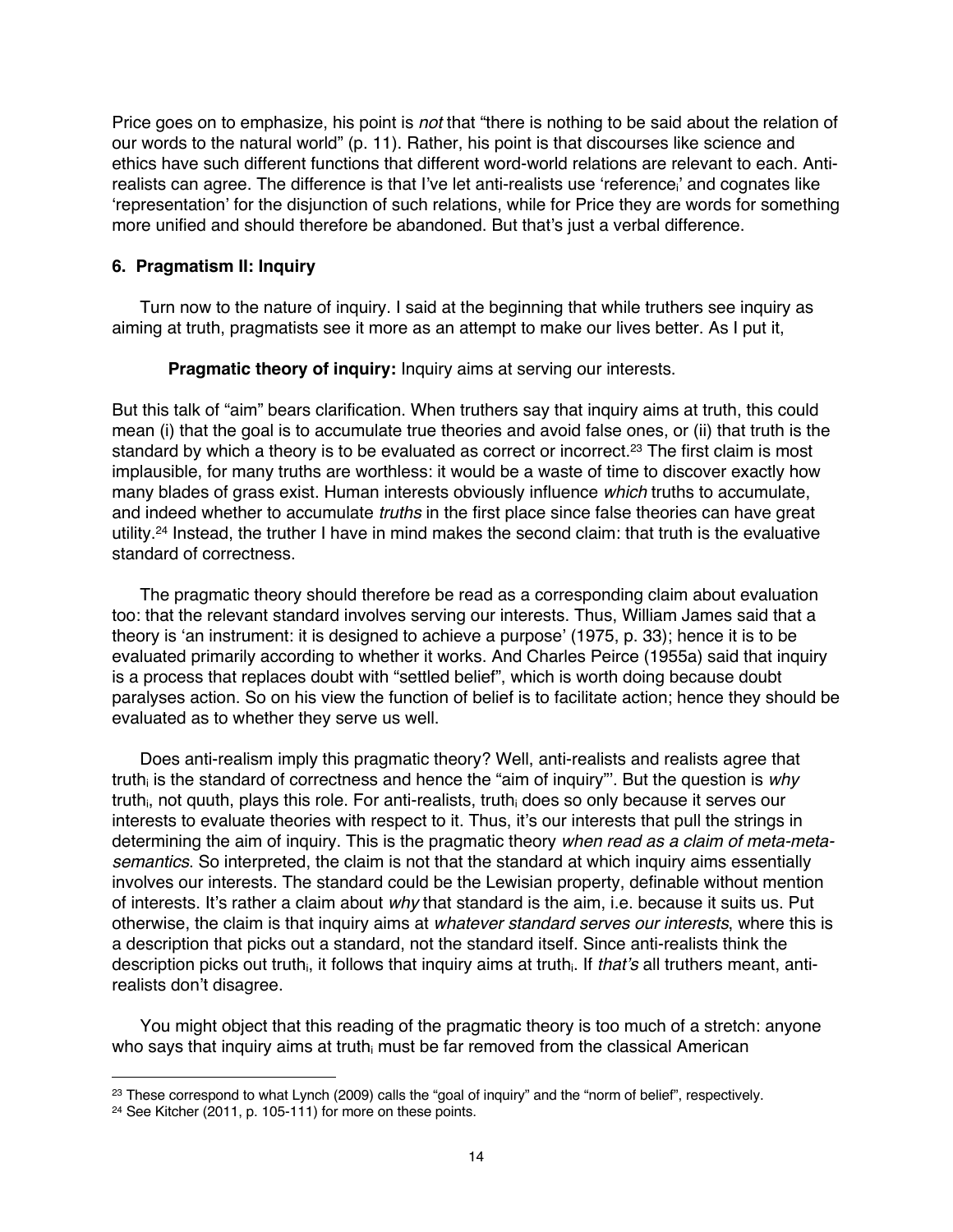pragmatists, regardless of what meta-meta-semantic claim they tag on. I disagree, for two reasons. First, William James said that inquiry aims at what works, but he also defined truth as what works. In that sense even James would not deny that inquiry aims at truth!

Second, my reading leads to a kind of relativism associated with the pragmatist tradition. Suppose our interests are served by truth<sub>i</sub> but another community has interests better served by quuth. According to the pragmatic theory, the aim of inquiry depends on who you ask: for us it's truthi, for them it's quuth. That is, a theory is correct *for us* iff it is truei, and correct *for them* iff it is quue. What counts as successful inquiry therefore differs for each group because of their different interests. This is not relativism about truth $_i$ —it could be that truth $_i$  is a humanindependent property that theories have or lack *simpliciter*. It's relativism about *correctness*, about which property serves as the relevant evaluative standard.

Realism leads to none of this. On that view, truth is distinguished as the privileged standard, the aim of inquiry, regardless of anyone's interests. There is therefore no relativism: a theory is correct *simpliciter* iff it is truei. A community with interests better served by quuth may develop theories that satisfy that standard, yet they are incorrect nonetheless. This is what the truther view must be *if* it is to be an alternative to the pragmatism. But then it would be better expressed as the view that truth<sub>i</sub> is the "ultimate" aim, or an aim "in itself", for it is only this that my reading of the pragmatic theory rejects.

Pragmatists are sometimes accused of missing the obvious fact that inquiry aims at "getting the world right". Rorty invites this criticism in his more colorful moments when he says that inquiry aims at social solidarity.25 But one cannot criticize my pragmatic theory of inquiry on these grounds. Insofar as "getting the world right" means being *truei*, the pragmatic theory agrees that inquiry aims at getting the world right!

I've argued that anti-realism implies this pragmatic theory, but it also implies many related theses. Remember, if our interests distinguish truth<sub>i</sub> as the standard of correctness, we also have quinterests that distinguish quuth as the standard of quorrectness. We may evaluate theories for truthi or quuth, and both practices would serve *something* about us, our interests and quinterests respectively. If you don't think the latter practice counts as *inquiry*, fine; call it quinquiry instead. Whatever we call it, anti-realists think there's a symmetry between the standards. So, while anti-realism implies

Truth<sub>i</sub> is the aim of inquiry because truth<sub>i</sub> serves our interests.

it *also* implies

Quuth is the aim of quinquiry because quuth serves our quinterests.

Still, anti-realism does imply the first claim, and that suffices to verify the pragmatic theory of inquiry as a claim of meta-meta-semantics.

## **7. Pragmatism III: Truth**

<sup>25</sup> See for example Rorty (1979). See Misak (2013, chapter 13) for a discussion of this objection.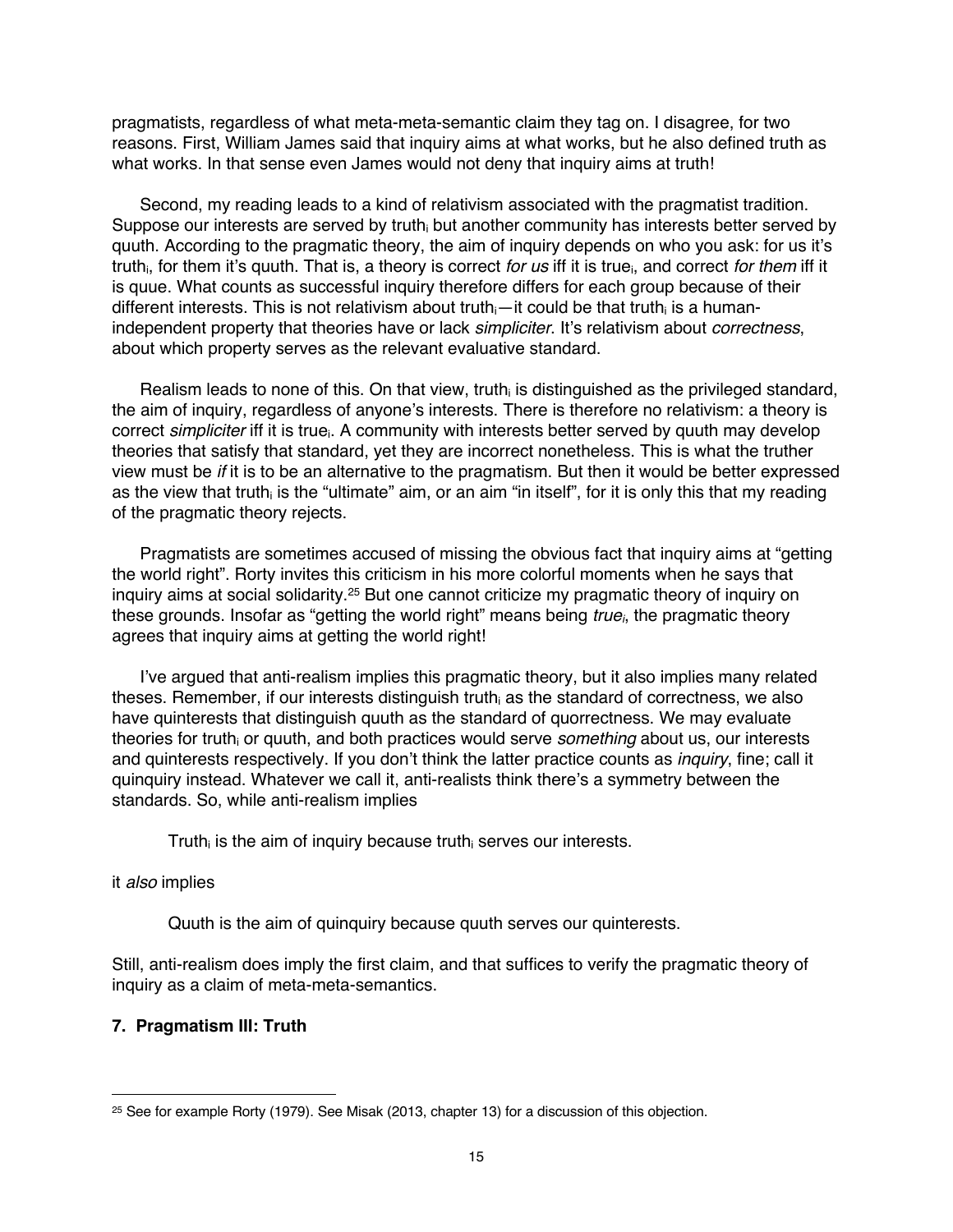We come now to the pragmatist thesis that truth is "immanent" insofar as it cannot outrun our practices. One finds this in Peirce, who said that 'the opinion which is fated to be ultimately agreed by all who investigate, is what we mean by the truth' (Peirce 1955b, p. 39). As I put it,

### **Immanent theory of truth:** Truth is that on which rational inquiry converges.

By *rational* inquiry, I mean inquiry guided by our familiar methods such as perception, induction, logic, statistics, and so on. Thus, the immanent theory implies that an ideally verified theory—a theory as well-confirmed by our methods as possible—is *guaranteed* to be true, and indeed that *every* truth is verifiable by our methods! This may sound ludicrous. Truth is one thing and our methods another, you might think, so there is *obviously* no guarantee that our methods lead to truth, let alone the whole truth. David Lewis (1984, p. 221) was particularly incredulous, insisting without argument that the immanent theory is 'out of the question'!

Nonetheless, I claim that anti-realism implies this immanent theory—and in a striking form at that. The immanent theory is typically understood in terms of *counterfactual* convergence, stating that truth is what would be confirmed by our methods in epistemically ideal conditions. This raises notorious problems about what these ideal conditions are.<sup>26</sup> Still, the theory seems even less plausible when read in terms of *actual* convergence, for surely there can be no guarantee that our methods will *in fact* converge on truth! But that, I'll argue, is what follows from anti-realism. More precisely, suppose that rational inquiry comes to an end at some point perhaps because humanity itself comes to an end, or because our epistemic situation becomes unimprovable, or whatever. Call our total theory at that point—the strongest theory that's wellconfirmed by the lights of our methods—the "ideal theory". What anti-realism implies is that the ideal theory is, and exhausts, the truth.<sup>27</sup>

Why? Because according to anti-realism, the ideal theory is guaranteed to count as a success. Whatever it is, it will satisfy *some* standard of evaluation S and according to antirealism S is objectively speaking on a par with any other. It's the standard *we* converged on and there is no further fact that distinguishes any other standard as normatively privileged. It therefore makes no sense to evaluate the ideal theory negatively just because it falls short of those other standards. Insofar as 'truei' is an evaluative term, a word that denotes the standard by which to evaluate theories, it must therefore denote S. Or rather, it must denote a standard that the ideal theory satisfies "exhaustively"—a standard such that *everything* satisfying it is contained in the ideal theory—else we could evaluate the ideal theory negatively for missing something out. Hence the ideal theory is guaranteed to be, and exhaust, the truthi!

The argument rests on two claims. The first is that according to anti-realism, inquiry is an "immanent" activity in the sense that wherever it ends up is a success. And the second is that 'truthi' is an evaluative term. Let me elaborate on each.

The first claim is illustrated by sport. In cricket, one scores a six by hitting a ball over a boundary 70 yards away. Some people are better at this than others. Suppose we train the best

<sup>26</sup> Wright (2001b) discusses these issues in detail.

<sup>&</sup>lt;sup>27</sup> If a theory is a set of sentences, the claim is that a sentence is true if and only if it's a member of the ideal theory. But I'm being deliberately non-committal about what theories are for the sake of generality. I'm also being deliberately vague about this notion of an "ideal theory", for presumably some trade-off must be made between strength and degree of confirmation. But these details don't affect the line of thought that follows.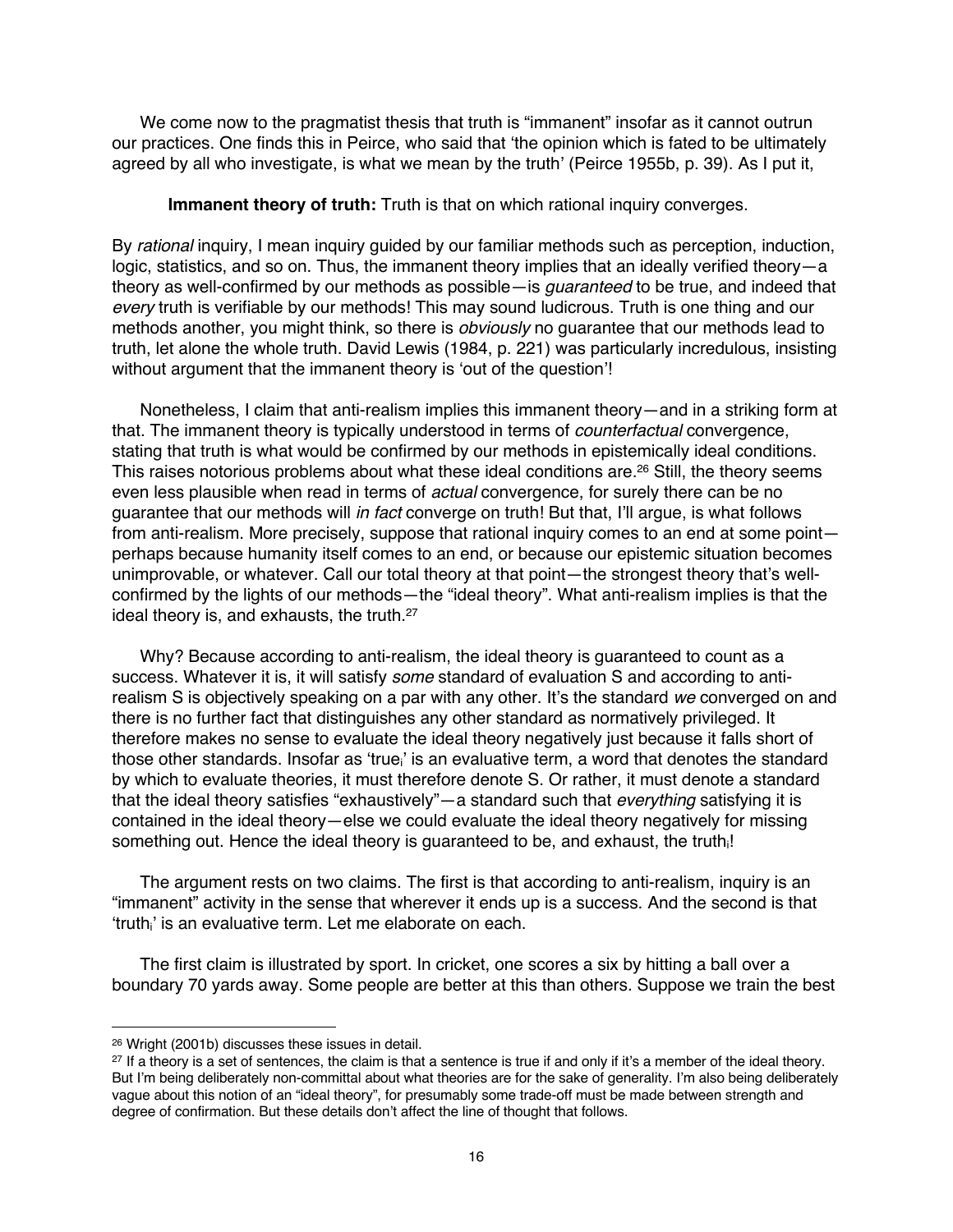hitters we can, producing "ideal hitters" who are as good as humanly possible. Still, they couldn't hit a ball 70 *miles*! So even if they excel at cricket they'd be terrible at *quicket*, a game like cricket but with 70-mile boundaries. Are they thereby failures? No, for quicket is not the appropriate standard of evaluation. It is just one game in the space of all possible games. We might note as a curiosity that our ideal hitters are bad at it, but to evaluate them negatively on that basis is to presume that quicket is a "natural joint" in the space of games, which is obviously absurd. And what if our ideal hitters are bad at cricket? Well, they'll be good at *some* game with shorter boundaries, call it *gricket*, and cricket isn't a "natural joint" in the space of games either. So if they're bad at cricket the moral is not that they fall short in any serious sense, but that cricket is not the appropriate standard of evaluation. Ideal hitters are therefore guaranteed to count as a success: they'll inevitably satisfy the standard of *some* game and there is no further fact that distinguishes another game as setting the "real" standard by which to evaluate them negatively. Thus, hitting is an immanent activity in the sense that the relevant standard of evaluation *just is* whatever standard the ideal hitters satisfy.

Anti-realism implies that inquiry is an immanent activity in the same sense. Standards for theories are as cheap as games: there's the Lewisian standard fixed by use plus naturalness, the corresponding standard fixed by use plus quaturalness, the "Tolkienian" standard of entailing every sentence printed in *The Lord of the Rings*, and countless others besides. The ideal theory won't satisfy most of these; certainly not Tolkienian standard. And even if it satisfies the Lewisian standard it may not do so exhaustively—it may not contain every sentence that does so. But there will be *some* standard it satisfies exhaustively and according to anti-realism there is no further fact that distinguishes another standard as privileged. We may note as a curiosity that the theory doesn't satisfy some other standard exhaustively, but to evaluate it negatively on that basis is to presume that this other standard is normatively privileged, *contra* anti-realism. The ideal theory is therefore guaranteed to count as a success. Thus, anti-realism implies that inquiry is immanent in the sense that the relevant standard by which to evaluate theories *just is* whatever standard the ideal theory satisfies exhaustively.

That's the first claim. The second claim is that 'true<sub>i</sub>' is an evaluative term, a word that denotes the standard by which to evaluate theories. This is not in question, for I *stipulated* this when introducing the term in section 4. If you'd prefer to avoid talk of word-world relations like denotation, we could instead put the claim thus: that the sentence

 $(T)$  Truth<sub>i</sub> = the standard by which to evaluate theories.

is analytic, or a core platitude governing 'truth<sub>i</sub>'. If inquiry is immanent, that standard is whatever the ideal theory satisfies exhaustively; hence the ideal theory will be, and exhaust, the truth $\cdot^{28}$ 

Realism implies no such thing, for on that view inquiry is not immanent. The ideal theory is guaranteed to satisfy *some* standard, sure. But according to realism one standard is distinguished independently of us as the privileged standard by which to evaluate theories, and there is no guarantee that the ideal theory will satisfy *that* standard. If 'truei' is an evaluative term, truth $i =$  that privileged standard; hence there is no guarantee that the ideal theory will be truei.

<sup>&</sup>lt;sup>28</sup> Since it's trivial that 'truthi' refersd (disquotationally) to truthi, (T) implies that 'truthi' refersd to the standard by which to evaluate theories. My talk of denotation earlier can therefore be understood disquotationally as an inessential shorthand. I'm slurring over details about how to formulate (T), but these need not concern us here.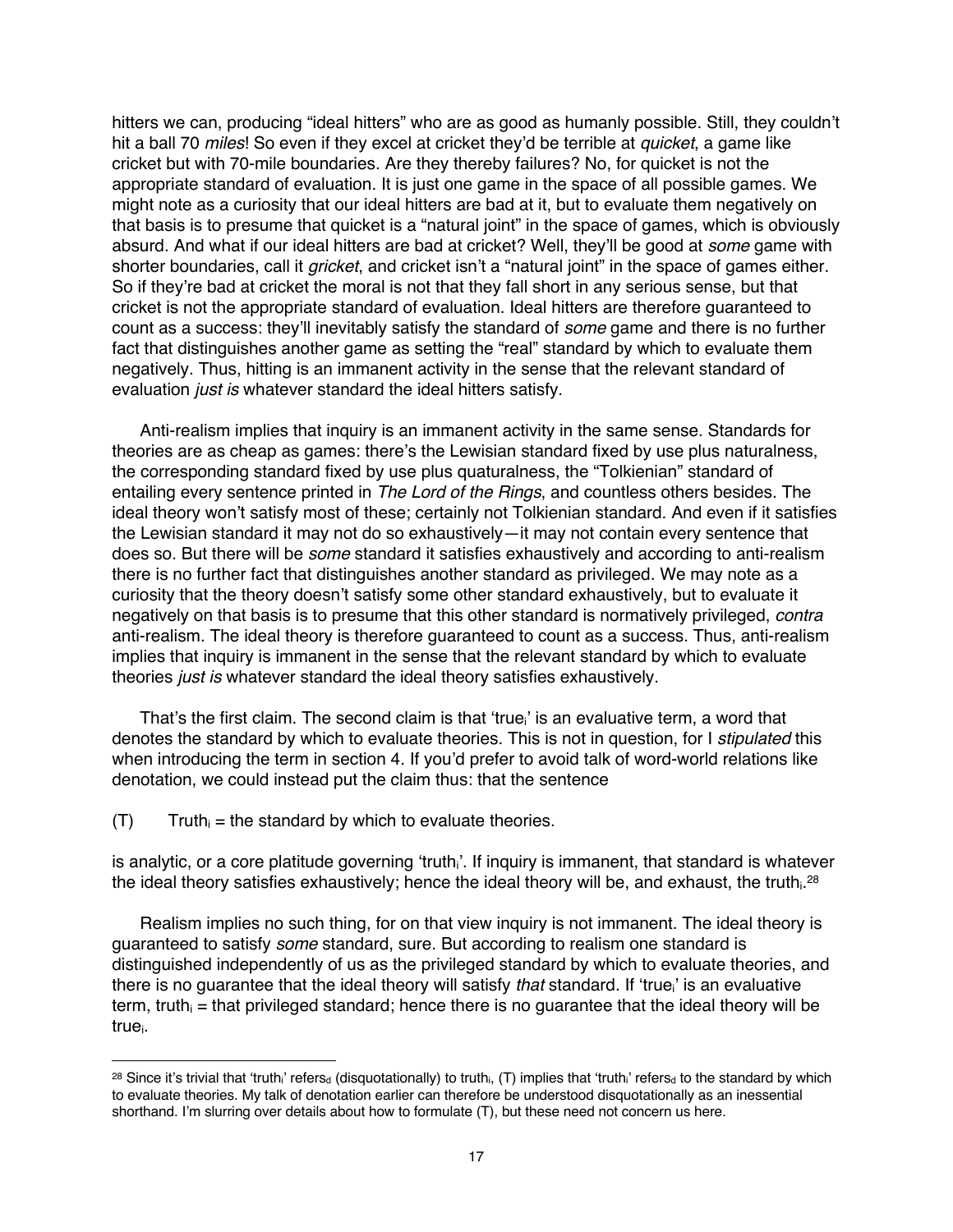Three clarifications are in order. First, the anti-realist slogan that truthe is significant because it serves our *interests* played no role in my argument. Does the slogan still hold, if truthi is whatever standard we converge on? Well, we converge on that standard by using our methods of inquiry, and those methods promote *some* property of ours—perhaps they make us healthy or happy. If we identify our "interests" with that property, it follows that truthi is significant because it's what methods *which promote our interests* converge on; in that sense the slogan holds. Still, what *ultimately* distinguishes that standard is that our methods converge on it. I said in section 3 that we needn't specify exactly what our "interests" are and we can now see why: the real work is done by our methods, our interests are just whatever they promote. 29

Second, it is worth comparing this with Putnam's "model-theoretic" argument (Putnam 1977, 1980). Putnam argued that (i) the ideal theory has a model, i.e. an interpretation which makes it true, and (ii) this is the "intended" interpretation; hence the ideal theory is true. My claim that the ideal theory will satisfy some standard resembles (i), but there's a difference. A theory has a model only if it's consistent, so for Putnam the ideal theory must be consistent. I make no such requirement. A standard is just a property; to satisfy a standard is to have the property (I don't use 'satisfies' in the model-theoretic sense). Inconsistent theories have properties and hence satisfy standards in my sense of the term. My argument therefore shows that the ideal theory will be true<sub>i</sub> *even if inconsistent*! (Of course, the ideal theory will be consistent if our methods of inquiry have us reject inconsistencies, but that's a separate issue.)

Moreover, my argument is essentially normative. Given that the ideal theory satisfies a standard, I argue that it counts as *truth<sub>i</sub>* on the normative grounds that no other standard has independent significance (anti-realism). By contrast, given that the ideal theory has an interpretation which makes it true, Putnam argues that no other interpretation could be "intended" because that would require that "the mind has mysterious faculties of "grasping concepts"" (1980, pp. 466). Instead of my normative premise of anti-realism, then, Putnam appeals to the descriptive premise that we have no such faculty.30

Third, this account of truth<sub>i</sub> is future-dependent. I said that the ideal theory is that which is well-confirmed *at the end of inquiry*, but which theory that is depends on the future stream of evidence we receive. Which standard counts as truthit therefore depends on how the future unfolds.

But the future-dependence runs deeper. I said that the ideal theory is that which is wellconfirmed by the lights of *our familiar methods* like induction, but what exactly are our methods? As well as induction there is *quinduction*, a method that agrees with induction in cases we've encountered so far but diverges thereafter, and according to Kripkenstein's skeptical argument from section 1 our inferential practices so far do not determine whether we are inferring by induction or quinduction. Don't say that induction is distinguished as our method by being more natural, for quinduction is equally distinguished by being more quatural. So, if E is our total future stream of evidence, our inferential practices *up to now* leave it undetermined which theory "our methods" count as well-confirmed by E, and hence which theory counts as ideal, because they leave it undetermined what "our methods" are in the first place! Still, think of the ideal

<sup>&</sup>lt;sup>29</sup> This still leaves open whether our "interests" are uniform across humanity or vary from culture to culture.

<sup>30</sup> Admittedly, I don't exactly know what Putnam means by this. It may be that when properly unpacked it amounts to a normative claim akin to mine. Still, my argument is distinctive insofar as it puts normativity front and center.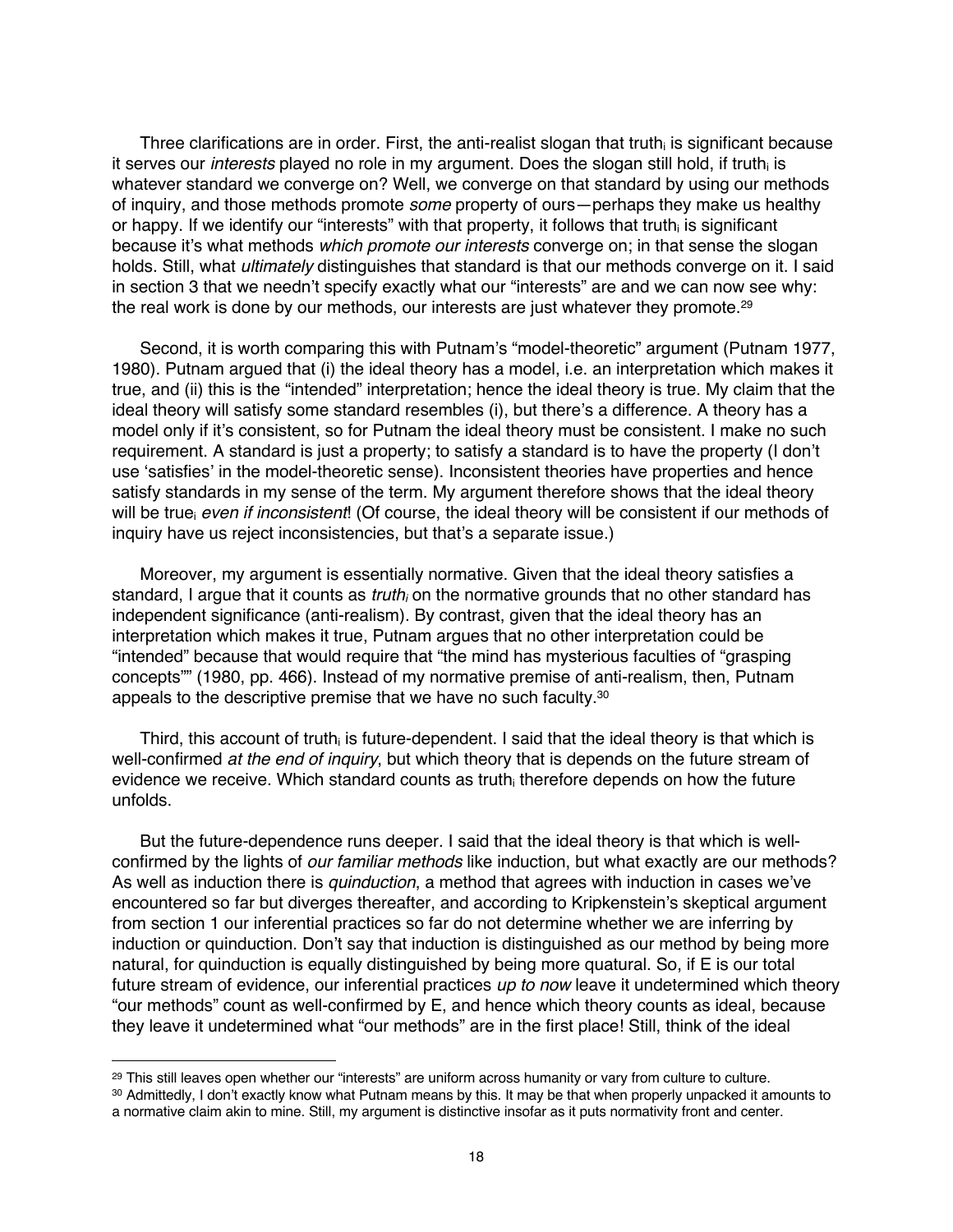theory as that which is well-confirmed by E given *however we go on* in our inferential practices. Which theory that is, and hence which standard counts as truth, is only settled once we go on one way rather than another. *What truth<sub>i</sub> is* therefore depends on how we go on—truth<sub>i</sub> is what *we* make it!

This future-dependence propagates further. Since our interests are whatever property "our methods" promote, what property that is also depends on how we go on. Thus, when antirealists say that truth<sub>i</sub> serves our interests, what this really amounts to is that our future practices determine what counts as truthi *and* our interests simultaneously, in such a way that the former is guaranteed to serve the latter. This future-dependence therefore infects the pragmatic theory of inquiry, on which inquiry aims at *whatever standard serves our interests*, for what that is depends on how we go on. You might wonder how we can aim for something if it's not yet settled what that something is, but remember that this talk of "aim" is not meant in the sense of something we intentionally strive for. The "aim of inquiry" is just its standard of correctness; the current point is that this is something *we* determine as we go on one way rather than another.<sup>31</sup>

Does this future-dependence mean that there is currently no fact of the matter which standard is truth<sup>?</sup> Not quite. If the future is as real as the present, as eternalists maintain, then there is (currently) a fact as to how the future will unfold and hence what truthe is. But if the future is "open" in the sense that there are no facts about future contingencies like how we'll go on, then there is currently no fact of the matter what truth, is either. Would it follow that 'truthi' currently has no determinate meaning? Not if we think like a deflationist. For me to say that your word 'truth<sub>i</sub>' means truth<sub>i</sub> is for me to say that your word is well translated as mine, which it is since we both treat (T) as analytic (or platitudinous). If inquiry is immanent, (T) implies that the ideal theory will be true<sub>i</sub> even if there is currently no fact of the matter which standard truth<sub>i</sub> is!

This is the immanent theory in the striking form advertised earlier. It's not that truth<sub>i</sub> is what our methods *would* converge on in epistemically ideal conditions. As we just saw, there may be no fact about what "our methods" *are* that could determine what they'd converge on in counterfactual situations. Rather, we just *do what we do*, going on however we happen to go on, and whatever we actually converge on counts as truthi.

The immanent theory is sometimes described as an analysis of truth in epistemic terms such as rationality or confirmation. But that's not how I see it. The standard we converge on may be specifiable non-epistemically—it could turn out to be the Lewisian property fixed by use plus naturalness. If so, the immanent theory implies that truth $<sub>i</sub>$  = the Lewisian property, in which case</sub> truth<sub>i</sub> would have a non-epistemic analysis *per* the Lewisian theory. Rather, the immanent theory is a theory about why that property matters, i.e. because we converged on it. Once again, this is a theory of meta-meta-semantics.

So understood, the immanent theory is consistent with the so-called "correspondence theory" on which a sentence is truei if and only if it corresponds to a fact! For relations are cheap: there is correspondence and quorrespondence, so a sentence may correspond to one fact and quorrespond to another at the very same time. The immanent theory is then a theory about why one relation matters, of why it deserves the title 'truthi'. I said at the beginning that

<sup>31</sup> Rorty (1999) argued that pragmatism is a distinctively American philosophy insofar as it refers all questions of success to the future. The future-dependence described here may be another way of getting at the same point.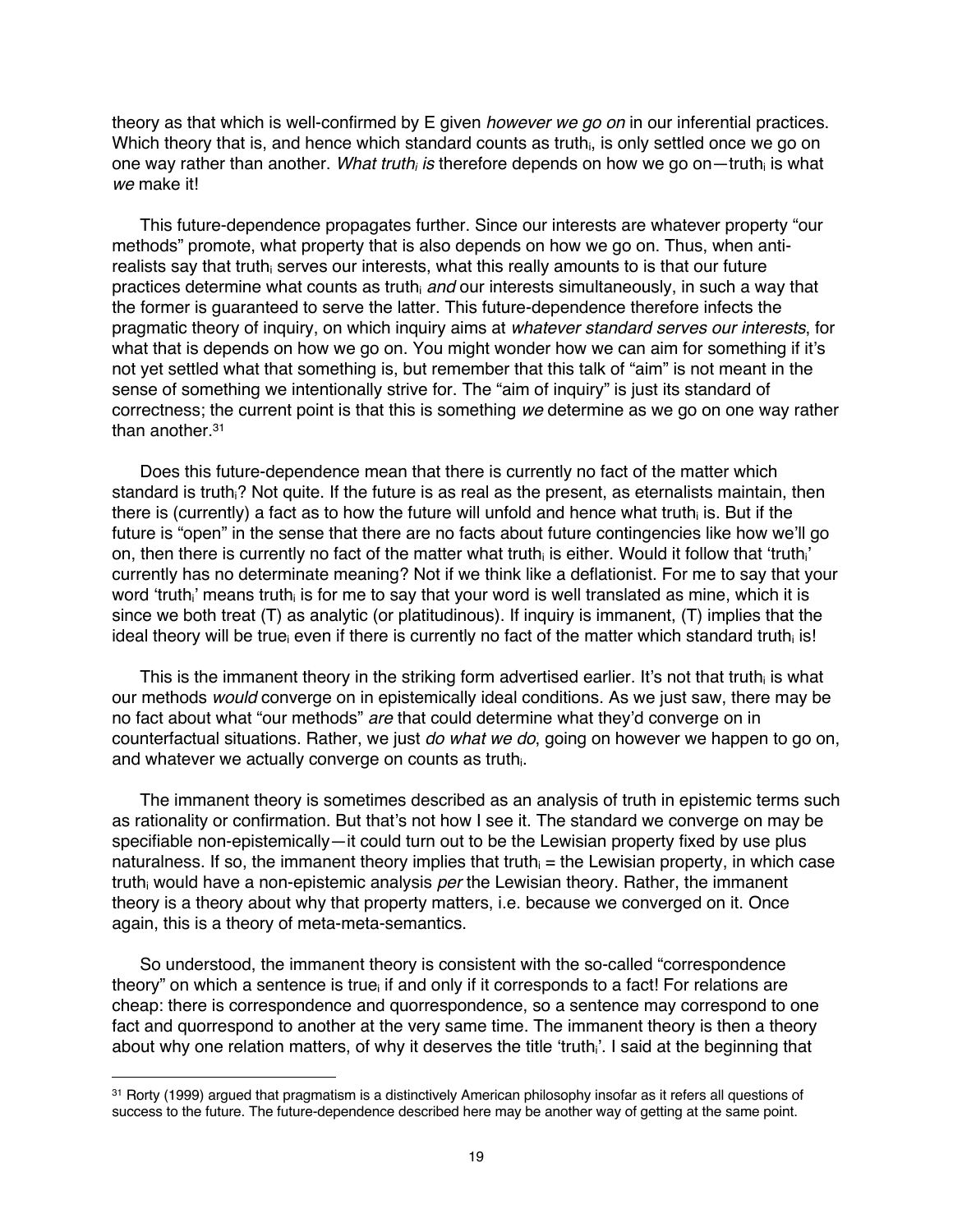pragmatists reject the correspondence theory, but that was too quick. What *my* reading of the immanent theory rejects is not necessarily that truth is correspondence, but that correspondence has any intrinsic normative significance. This may have been William James' point when he complained of the correspondence theory that "it is not self-evident that the sole business of our mind with realities should be to copy them" (1904, p. 467). As I read him, his point is not that correspondence (or copying) is objectionably obscure, though that is one complaint often levied against it. It's rather that correspondence has in itself no normative significance.<sup>32</sup>

Likewise, the immanent theory is consistent with much of what truthers say about the possibility of truth and rational inquiry coming apart. Suppose again that we converge on the Lewisian property, so that that property  $=$  truth<sub>i</sub>. Still, we could have received a different stream of evidence, leading to an ideal theory that lacks the Lewisian property. Or we could have received the same stream of evidence but gone on in our inferential practices differently, again resulting in an ideal theory without the Lewisian property. In possible-worlds talk, these are worlds in which the ideal theory (understood *de dicto*) is not truei (understood *de re*). In *this* sense the immanent theory allows that the ideal theory could be false $_{i}$ , just as truthers say.

Still, this common ground should not be overstated. According to the immanent theory, truth and rational inquiry cannot come apart in the sense that *whatever* stream of evidence we actually receive, and *however* we go on in our inferential practices, the theory we converge on will count as true<sub>i</sub>. Truthers like Lewis will surely disagree.

And they'll disagree further. We'll never discover exactly how many brontosauruses ever existed, so the sentence

(1) The number of brontosauruses that ever existed is even.

Is such that neither it nor its negation will be in the ideal theory. Call sentences like this "unverified". The immanent theory implies that truth<sub>i</sub> is incomplete in the sense that there are sentences, the unverified ones, such that neither they nor their negations are truei. Here, again, truthers will surely disagree.

This raises a delicate issue. Given the equivalence scheme

'S' is true<sub>i</sub> if and only if S

it follows in classical logic that truth<sub>i</sub> is complete.<sup>33</sup> What gives? Wright claims that pragmatists must give up classical logic in favor of something "of a broadly intuitionistic sort" (2001b, p. 766), which presumably involves giving up excluded middle for unverified sentences like (1). But another option is to keep classical logic and restrict the equivalence scheme to verified sentences.34 On this approach, pragmatists can accept

<sup>32</sup> Kitcher (2012) also argues that James doesn't really oppose the correspondence theory.

<sup>33</sup> Either S or not-S (excluded middle); if S then 'S' is truei, and if not-S then 'not-S' is truei (equivalence scheme); hence 'S' is truei or 'not-S' is truei (disjunction elimination).

<sup>34</sup> The equivalence scheme implies the principle that 'not-S' is true<sub>i</sub> iff 'S' is not true<sub>i</sub>, so restricting the former involves restricting the latter too.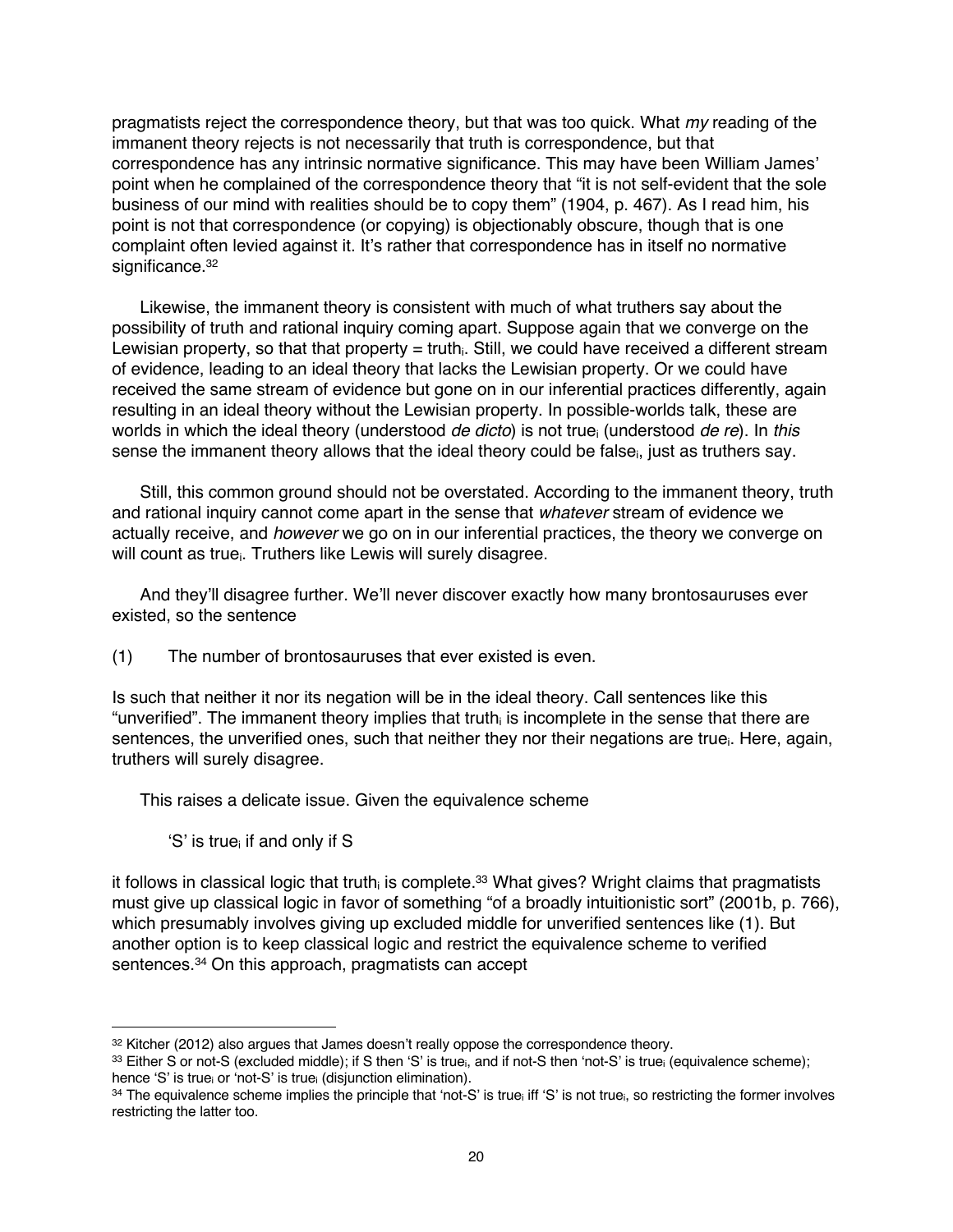(2) Either the number of brontosauruses that ever lived is even, or the number of brontosauruses that ever lived is not even, but we will never know which.

Thus they needn't deny the platitude that rational inquiry is one thing and "reality" another, at least in the minimal sense expressed by (2). Since *disquotational* truth<sub>d</sub> satisfies the equivalence scheme, (2) implies

(3) Either 'The number of brontosauruses that ever lived is even' is true<sub>d</sub>, or 'The number of brontosauruses that ever lived is not even' is true $_d$ , but we will never know which.

Hence truth<sub>d</sub> is *not* immanent: there are true<sub>d</sub> sentences on which rational inquiry will never converge.<sup>35</sup> But this is no surprise since 'true<sub>d</sub>' is not evaluative like 'true<sub>i</sub>', it's just a useful logical device. Thus, if the ideal theory leaves out some true $_d$  sentences, that is no basis on which to evaluate it negatively.

I won't fully defend this approach over Wright's but I should address one obvious worry, namely that it renders unverified sentences like (1) meaningless. After all, anti-realists agreed that a sentence's meaning is its truth<sub>i</sub>-condition (sections 4 and 5), yet on this approach unverified sentences would appear to lack truthi-conditions. For what could they be? Not those given by the equivalence scheme, obviously. More generally, if truth<sub>i</sub> just is whatever standard the ideal theory satisfies exhaustively, we cannot expect that unverified sentences possess conditions of meeting that standard any more than, say, apples do. Isn't this embarrassing? Verificationists were ridiculed for saying that meaning requires being *verifiable*, yet here I am saying that it requires being *actually verified*!

But I think this is not so embarrassing after all. Unverified sentences may lack truthiconditions, but they do have *quuth*-conditions. Standards are cheap and unverified sentences possess conditions for satisfying many of them, just not the standard of truthi. Why does this help? Because which conditions count as *meanings* hangs on how the future unfolds! Remember, truth<sub>i</sub> is future-dependent: which standard it is depends on our future stream of evidence and how we go on in our inferential practices. So verified and unverified sentences are currently in the same boat: they *all* possess conditions of satisfying a range of standards, and which ones count as *truth<sub>i</sub>*-conditions, i.e. meanings, depends on future events. For this reason, it's hard to see how truthi-conditions could play a role in our current linguistic practices *even for verified sentences*. Understanding cannot be knowledge of truthi-conditions, and meaningattributions cannot be descriptions of truthi-conditions, for it is not yet settled which conditions these are. This is already built into Field's deflationism: regardless of which conditions will turn out to be truthi-conditions, I currently understand a sentence insofar as it plays a computational role for me and you can say what it means by translating into your idiolect. This goes for verified and unverified sentences alike. The point is that given the future-dependence of truth<sub>i</sub>, any adequate theory of understanding and meaning-attribution must be like Field's in this regard. It is therefore no embarrassment if unverified sentences turn out to lack truth<sub>i</sub>-conditions, for our current practice of understanding and meaning-attribution remains unaffected.

But when anti-realists agreed that meanings are truthi-conditions, what did that *amount to* if such things play no role in understanding or meaning-attribution? Well, by 'meaning' I mean

<sup>35</sup> Field (1994, p. 264) emphasized this point with this example of brontosauruses that I'm borrowing here.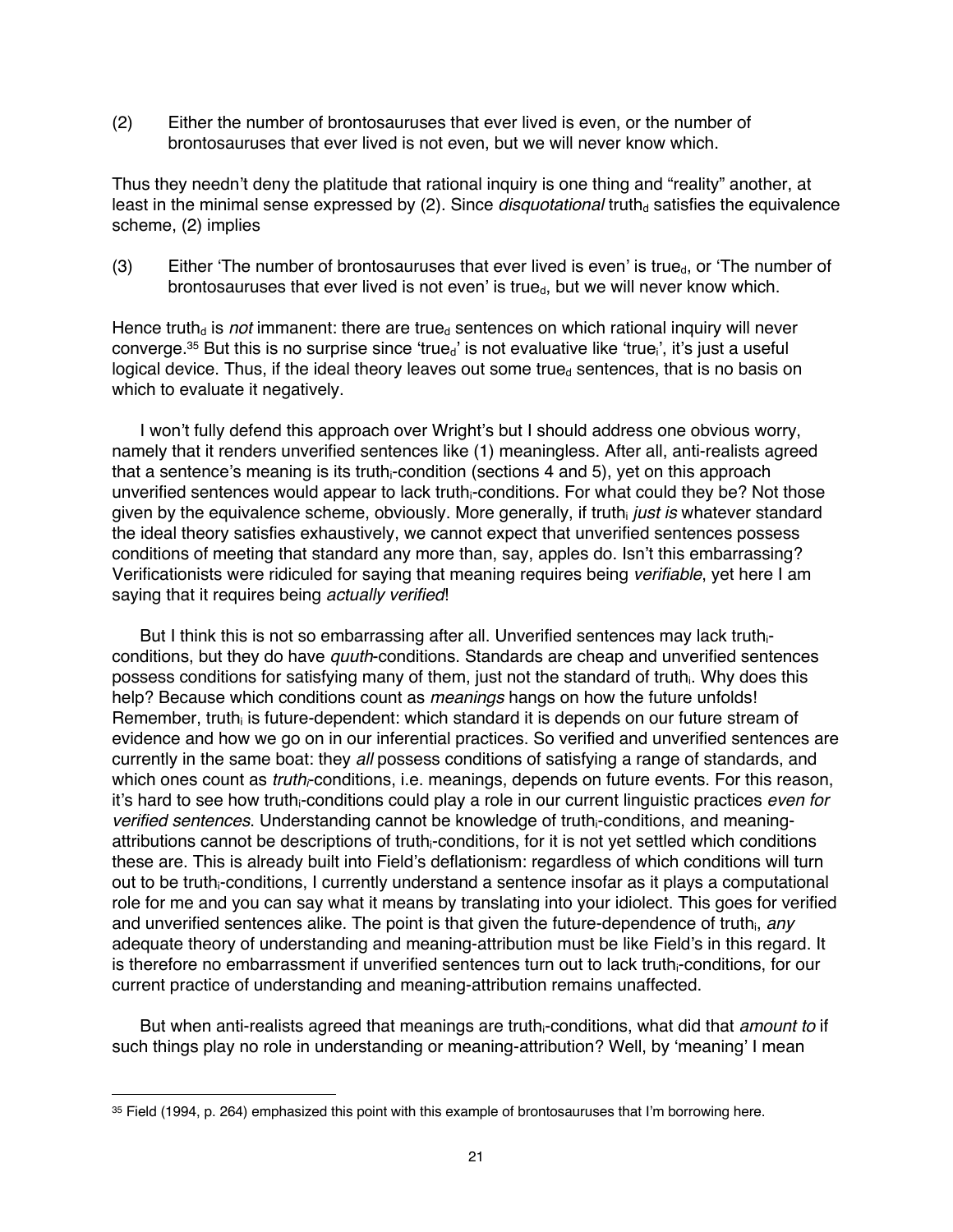*correctness-conditions*, so what anti-realists agreed is that truthi is the standard of correctness. This they maintain—indeed, it's the second premise in their argument for the immanent theory!

There is much more to say on this, but this is not the place. <sup>36</sup> My aim here is not to fully defend this reading of the immanent theory, but to explain how it follows from anti-realism.

### **8. Pragmatism IV: Justification**

Let us turn finally to the question of justification. Rational inquiry, I said, uses our familiar methods such as induction and modus ponens, but what justifies these methods? There is of course some indeterminacy as to what "our methods" are, since our inferential practices up to now don't fix whether we use induction or quinduction. So the question is really what justifies *our practices*, the particular inferential transitions we actually make both past and future. But for brevity I'll continue to describe these as 'our method of induction' and so on.

So, what justifies these methods? In virtue of what are they the right way to reason? For truthers, a core factor is that they track truth. Putting aside exactly what 'tracking' means and whether other factors are also involved, the basic picture is clear enough: modus ponens is justified because it is necessarily truth-preserving, induction is justified because its predictions tend to be true, and so on. By contrast, pragmatists see justification as having more to do with *us*. As I put it,

**Immanent theory of justification:** Our methods of inquiry are justified, if at all, in terms of our practices.

I claim that this follows from anti-realism. To see why, consider first what realism implies about justification. On that view, truth<sub>i</sub> is distinguished as normatively significant independently of us. If a theory doesn't meet that standard it can be evaluated negatively as incorrect. Therefore, our methods earn their keep only insofar as they track *that* standard. This clearly vindicates the truther's picture over the pragmatist's. It also paves the road to skepticism. For there is no quarantee that our parochial methods track that privileged standard of truth<sub>i</sub>, and if we try to argue that they do we'll inevitably use our methods—the very methods we're trying to justify.

According to anti-realism, by contrast, no standard is normatively significant independently of us. Whatever ideal theory we converge on will inevitably satisfy *some* standard, and there is no further fact that distinguishes another standard as privileged. This is the immanent theory of *inquiry*. It follows that there is no Archimedean point from which to evaluate our methods, no privileged standard such that our methods earn their keep only insofar as they track *it*. At bottom they are simply the methods we use; they earn their keep thanks to being *ours*. No further justification is needed or possible. *We do what we do*—that is all there is to say. This is the immanent theory of justification.

<sup>36</sup> For one thing, what becomes of contemporary truth-conditional semantic theories which routinely assign truthconditions to unverified sentences like (1)? Anti-realists can read these as assigning conditions of being truei-orquue-or…, with a disjunct for each standard left open by how we've gone on so far. (1) has such a condition thanks to having a quuth-condition, so the semantic theory is in good standing. We *call* the condition a 'truth-condition' for convenience, but whether it's a *truth<sub>i</sub>*-condition strictly speaking depends on how the future unfolds. Since verified sentences are in the same boat, their "truth-conditions" should be interpreted likewise.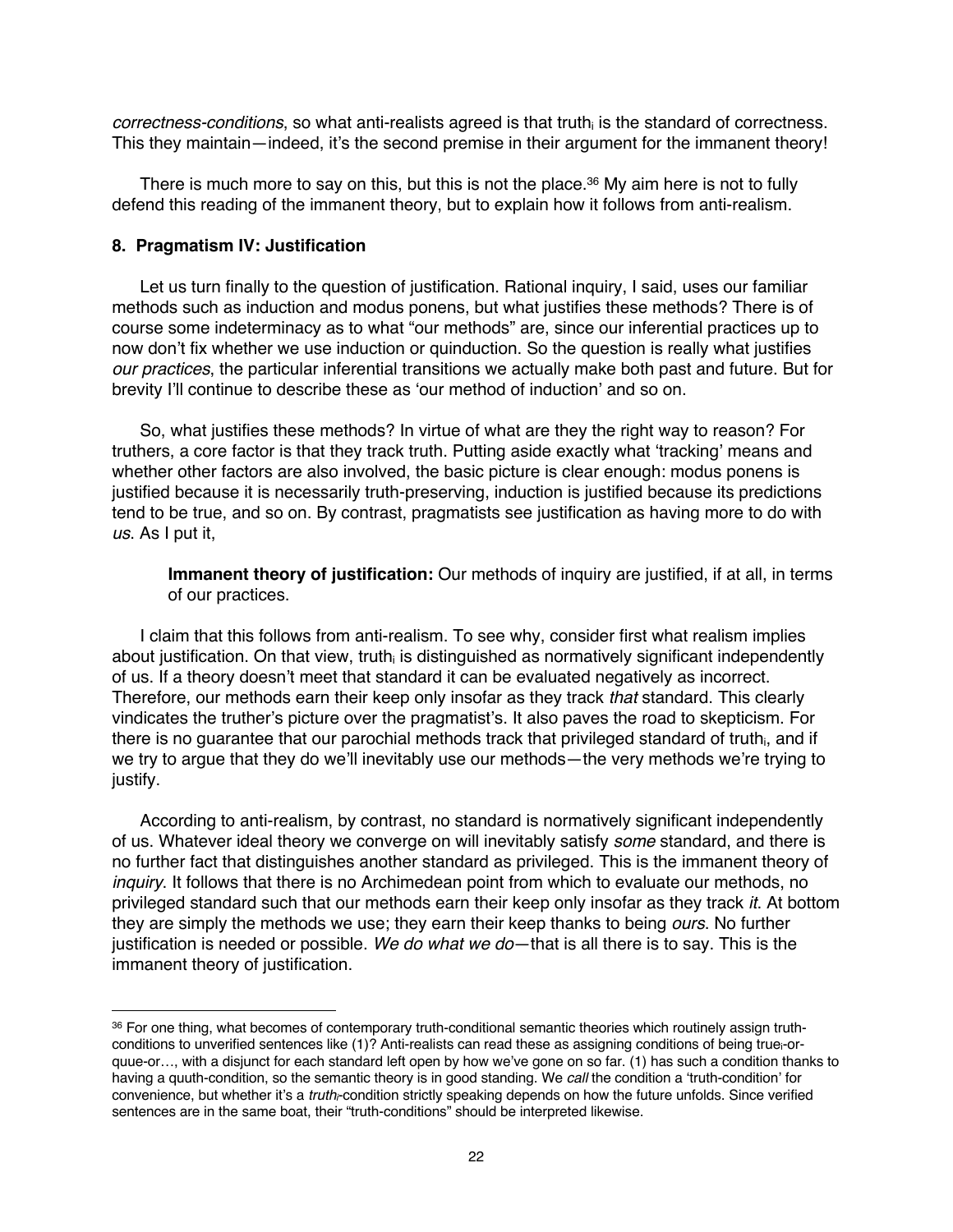Of course, anti-realists also think that whatever standard our methods converge on counts as truth<sub>i</sub>; in *that* sense our methods track truth<sub>i</sub>. Skepticism therefore doesn't get off the ground: there is no question whether our methods track truthi, they are *guaranteed* to because truthi *just is* whatever standard they track! We can of course evaluate our methods "internally", asking how one fares by the lights of another. What we cannot intelligibly ask is the "external" question of whether they track some independently privileged standard, for according to anti-realism there is no such thing.<sup>37</sup>

Thus, realists and anti-realists agree that justified methods are those that track truthi. The difference is one of explanatory priority. For realists, the standard of truthely is independently significant, and then a method is justified in virtue of tracking that standard. Whereas for antirealists, our methods are automatically justified thanks to being ours, and then a standard counts as truth<sub>i</sub> in virtue of being tracked by our methods. This is the immanent theory of justification *at the level of meta-meta-semantics*. It's a theory of why truthi-tracking *matters*; of why methods that track truth<sub>i</sub>, not quuth, deserve the honorific term "justified".

For anti-realists, then, there may be little cross-domain unity to justified methods. If mathematical, ethical, and scientific inquiry serve different purposes, our methods for each may differ accordingly—a point emphasized by contemporary pragmatists such as Misak (2009) and Price (2011). For realists, by contrast, justified methods are unified by the fact that they all track the independently significant standard of truthi. Of course, anti-realists agree that justified methods track truth<sub>i</sub>, but since truth<sub>i</sub> is whatever our methods track it is no less a disjunctive miscellany than the methods themselves.

The immanent theory has a relativist flavor: induction is justified *for us* but not for a community of counter-inducers. A common objection to relativism of this kind is that its proponents are in no position to offer *reasons* in support of their view. For if they present something that counts as a reason by the lights of their methods, their own view implies that those methods are justified only *for them*. Why then should their opponents care? But this objection ignores the fact that both parties might use the same methods. If an anti-realist argues for her view by modus ponens, for example, it would be a strange realist indeed who doesn't recognize it as an *argument*! No doubt some realists would claim not to care for modus ponens, but that just reflects the mundane fact that debate presupposes some common ground, if only in method.38

This point is underscored by remembering that the realism vs anti-realism dispute does not concern what truth<sub>i</sub> is. Realists and anti-realists might agree that it's the Lewisian property, for example. If so, they'll agree on which methods track that property of truthi, and so agree that *those* methods are justified. If the anti-realist then uses those methods to argue for her view, the realist can hardly reject her methods! Perhaps the problem is supposed to be that on the antirealist's view those methods aren't justified *simpliciter*, only relative to a community, and that's not *real* justification. But this is too quick. The anti-realist can concede the term and agree with the realist that a method is justified iff, *and because*, it tracks truthi—call this "justificationi" to

<sup>37</sup> To be clear, we *can* intelligibly ask whether our methods track an external standard like the Tolkienian one, and there is no guarantee that they do. But since these standards have no independent significance this "skeptical" situation is of no concern.

<sup>38</sup> Boghossian (2006, chapter 6) makes this point, though he objects to relativism on other grounds. But his objection assumes that our epistemic methods are general principles or rules that have implications in potentially infinite cases. As the discussion of induction and quinduction illustrates, anti-realists reject this assumption.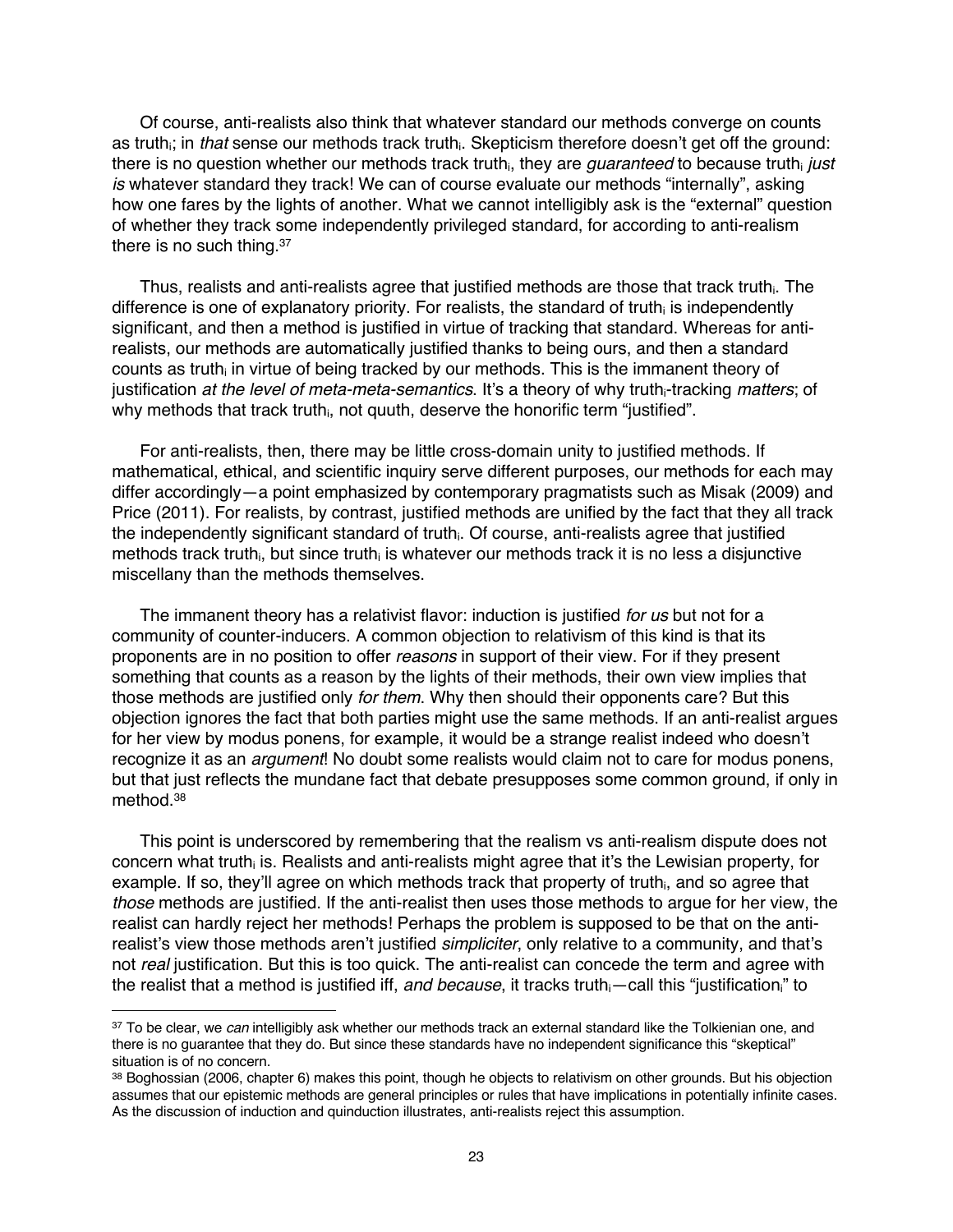avoid confusion. Since they agree what truth<sub>i</sub> is, they agree what justification, is too and, in particular, that it is *not* community-relative. So, the anti-realist's argument uses methods that both parties agree are justifiedi *simpliciter*—no relativity involved! Their disagreement just concerns *why* justification<sub>i</sub> matters, i.e. why truth<sub>i</sub>-tracking is better than quuth-tracking. It's only here that the community enters the anti-realist's picture, and it's hard to see why that should render her argument ineffective. The realist agrees that her methods are justifiedi, after all, and that justification<sub>i</sub> matters!

Still, justification in the original sense is relative. Some may find this disturbing. If events in 1942 had unfolded differently, the "scientific method" would now include Nazi medicine. Those suffering under the regime would then *say* that Nazi medicine is justified, and they'd be right. One naturally wishes for some privileged standard on the basis of which they could criticize their scientists, but according to anti-realism there is none. *We* can say that their methods are unjustified and don't lead to truth<sub>i</sub>, but we can say that only because our methods are not theirs—those living under Nazi rule would have no such privilege. Their resistance must therefore be based not on arguments about truth<sub>i</sub> or justification, but on the strength of their personal convictions. Far from disturbing, I find this inspiring. Their liberation—if it comes—will genuinely be *theirs*, a system of standards and practices they created for the betterment of humanity. To my mind that is so much grander than merely copying some external standard. As Rorty put it, what pragmatists hope for "is not that the future will conform to a plan… but rather that the future will astonish and exhilarate" (1999, p. 28).

### **9. Transcendental pragmatism**

I've argued that anti-realism leads to these four pragmatist theses. Let me now step back and sketch the overall picture that's emerged.

At bottom are our practices—*the things we do*. These include the utterances we produce, our reactions to other utterances, the mental states we transition to and from, and so on. Think of these as non-semantically specified for now: an utterance is just sound, an action is just bodily movement, a mental state is just brain processes. These practices include calling some utterances (and mental states) 'correct' and others 'incorrect', and this behavior is regulative insofar as it influences how we go on. So described, none of this is *true* or *rational*, it is just *what we do*. We are wolves howling in the wind.

Still, our howls stand in countless relations to the world—referencei, queference, etc.—each fixed by some mixture of us and world. They have countless properties like truthe and quuth, each fixed by similar mixtures. Properties are cheap, so they are there anyway (we didn't "put them there") and each is a standard by which our practice could in principle be evaluated.

Whichever way we go on howling, then, in the end our howls will have *some* property P. Since our practice includes calling that way of going on 'correct', the howls we end up calling 'correct' will be those with P. In effect, our practice treats P as the evaluative standard of correctness. This is not because P has independent significance or because we were intentionally striving towards P. We were just wolves howling in the wind, doing what we do, and we happened to stumble upon P.

If we then introduce 'true<sub>i</sub>' as a word for the standard of correctness, i.e. P, we verify much of what truthers say about the role of truth<sub>i</sub> while also verifying the pragmatist theses about why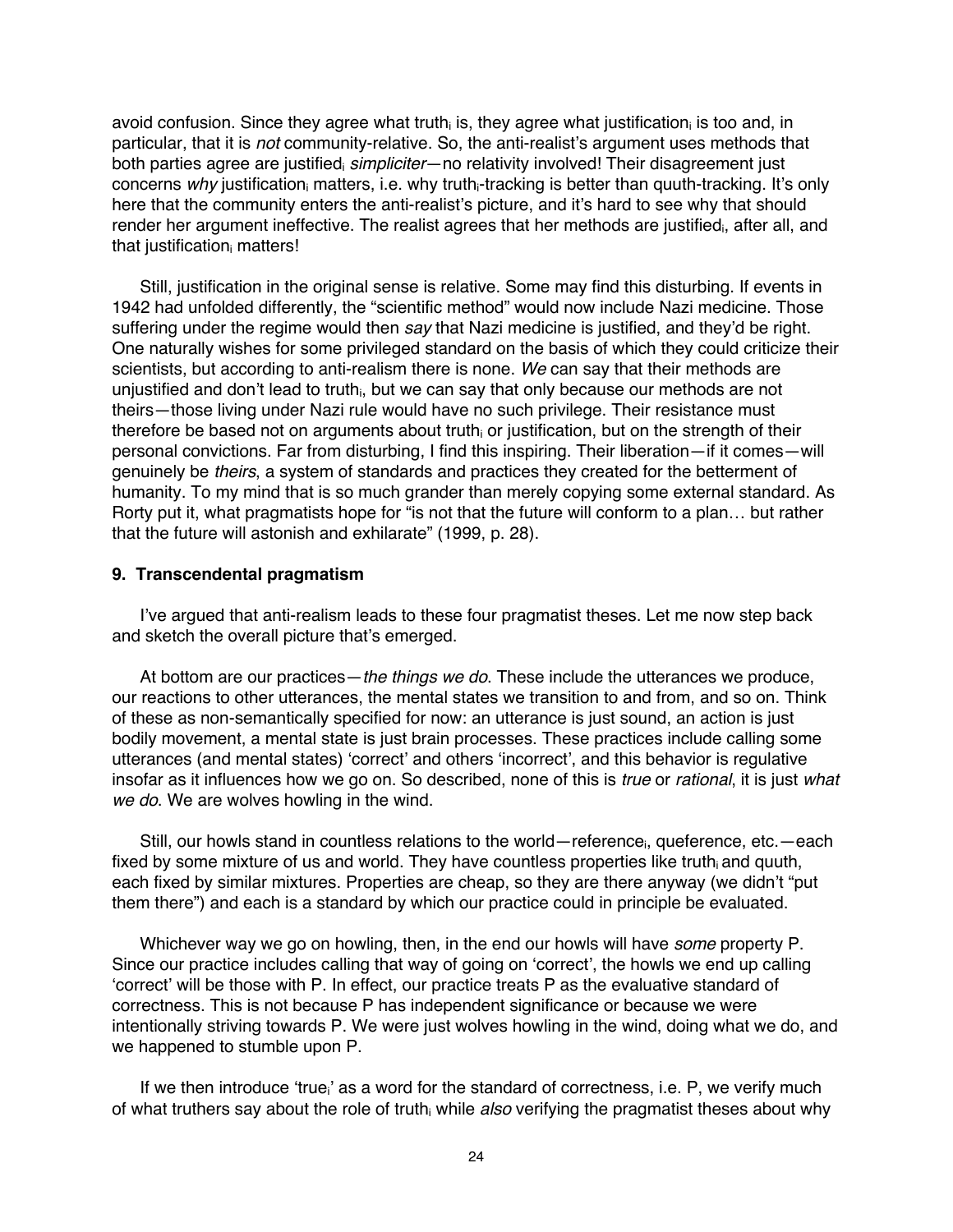truthi plays that role! A howl's *meaning*, i.e. correctness-condition, is its truthi-condition (*per* truthers); yet truthi plays this role only because it's the standard we converged on (*per* pragmatists). The *aim of inquiry*—the standard by which to evaluate howls—is truthi (*per* truthers); but, again, only because we converged on it (*per* pragmatists). *Justified* methods track truth<sub>i</sub> (*per* truthers); but only because *our* methods are as "justified" as any, and truth<sub>i</sub> is what they happen to track (*per* pragmatists). And *truthi* itself is a human-independent standard on which we might not have converged (*per* truthers); yet whatever we actually converge on is what counts as truthi (*per* pragmatists).

The truther slogans are therefore recovered insofar as they aptly describe these roles of truthi. But the pragmatist theses are verified when we zoom out and ask the meta-metasemantic question of why truth<sub>i</sub>, not quuth, plays these roles. This is *transcendental pragmatism*: truth $\mathbf i$  is indeed central to philosophy, but its significance rests on a sea of practices.

Of course, *genuine* truthers—those who reject pragmatism—will regard this "recovery" as a sham. What *they* call 'truthi' is a standard they take to have normative significance independently of us. They claim that *that* is the proper standard of correctness, the aim of inquiry, and the measure of justification, regardless of whether it fits our practices. Transcendental pragmatism does not recover *these* claims, of course, for it denies that there is any such standard.

## **10. The perils of realism**

I've argued that anti-realism implies this pragmatist view, but I haven't argued for antirealism. I find it immensely plausible and I hope my articulation of the view in sections 1-4 left you feeling likewise. But that's no argument, so "genuine" truthers who reject pragmatism could in principle grant everything I've said so far and respond by embracing realism.

The trouble is, realism implies a view about normativity that many would-be truthers will be loath to accept. This is that normative facts are *sui generis* in the sense that they are not identical or reducible to natural facts about the cosmos, or even super-natural facts about God. Normativity is its own, primitive component of reality. This is sometimes called 'non-naturalism' or 'robust realism', but 'primitivism' is perhaps a better descriptor. 39

Why does realism imply this? It may not be obvious. According to realism, the fact that truth is normatively significant holds independently of us. But why must it be primitive? Why couldn't it hold in virtue of something independent of us?

Well, it could. But if so we'll find primitive normativity elsewhere. Thus, suppose you say that some human-independent property P (such as naturalness) confers this normative significance on truth<sub>i</sub>. Since properties are cheap, another property Q (such as quaturalness) will stand to quuth just as P stands to truth<sub>i</sub>. So, for truth<sub>i</sub> to be normatively privileged over quuth, P must be normative privileged over Q too. If this fact is *sui generis*, we have primitivism. If instead you say that some further property  $P^*$  confers that significance on P, there'd be another property  $Q^*$  that stands to Q just as P\* stands to P… and so on. At some point, *something* must be normatively significant all on its own, not in virtue of anything else. That is primitivism.<sup>40</sup>

<sup>39</sup> This view has a growing number of proponents; Enoch (2011) and Scanlon (2014) are examples.

<sup>40</sup> That's the argument in brief. There is much more to say, some of which I say in Dasgupta (2018).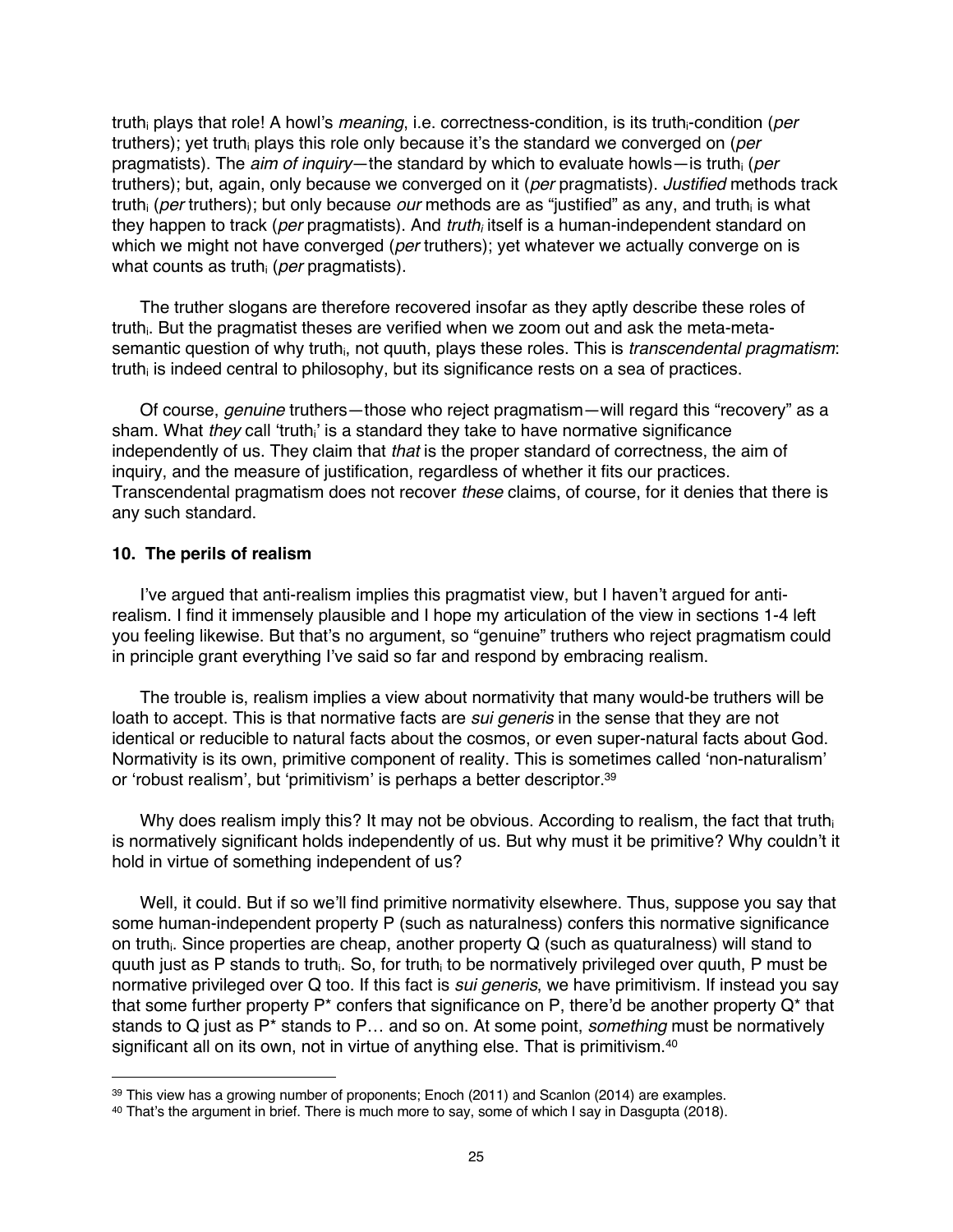To be clear, this is not primitivism about *content*, the view that *meaning p* or *having the content q* are primitive properties of utterances or mental states. Boghossian (1989) argues that the lesson of Kripkenstein's puzzle of how to go on using '+' is that we must reject 'the reducibility of content properties to naturalistic properties' (p. 540). But primitive content properties don't help, for all we have now is an extra property of '+'—it's "content"—and it doesn't follow that it has any normative significance in determining the right way to go on. What *would* help is primitive normativity, a *sui generis* fact to the effect that primitive content properties are normatively significant. But then the primitive normativity could attach to some naturalistic mix of use plus world that was there anyway and the primitive contents are redundant. 41

The upshot is that realism implies primitive normativity. Therefore, anyone who rejects primitive normativity must embrace anti-realism. This includes normative naturalists, who reduce normativity to facts about the natural cosmos; constructivists, who reduce normativity to human natures or preferences; relativists, for whom normative requirements vary from culture to culture; and so on. Philosophers of these persuasions are *already* committed to anti-realism, and therefore (I've argued) to pragmatism! That's why I said at the beginning that my path to pragmatism proceeds from a claim that many would-be truthers already accept.

Having clarified that realism implies normative primitivism, I won't try to refute it. But let me end by gesturing at why I find it uncredible. In brief, even if there were *sui generis* properties, I see no reason to care about them. This objection to normative primitivism in the ethical domain is well known; see Dreier (2015) for an overview. I developed the objection in (Dasgupta 2017) and applied it to norms of metaphysics in (Dasgupta 2018). But the objection applies equally to norms of language and thought.

To see why, consider some platitudes about reference and truth: "birds" refers to birds; "pigs" refers to pigs; "Birds fly" is true if and only if birds fly; "Pigs grunt" is true if and only if pigs grunt. These are things we take ourselves to know about truth and reference pre-theoretically (hence no subscript  $_{\rm i}$  or  $_{\rm d}$ ). Now, realists claim that some word-world relation and standard have independent significance; call them *real*-reference and *real*-truth, respectively. But it could be that real-reference and real-truth don't satisfy the above platitudes—this is a coherent hypothesis about the actual world. Why? Because all it *is* for a standard to count as real-truth, we now know, is for it to possess some extra, *sui generis* property, and we can clearly entertain hypotheses on which that *sui generis* property is possessed by a standard that doesn't satisfy those platitudes, such as the Tolkienian standard. Thus, it could be that 'pigs' refers to pigs but really-refers to birds, in which case 'Pigs fly' is false but really-true!

What of it? One objection is epistemic: that realism engenders a strange skepticism on which for all we know, everything we take to be true—including our everyday beliefs and our best scientific theories—*is indeed true* but really-false! <sup>42</sup> But my objection is different: it's that *this* kind of "error" shouldn't concern us in the slightest. The possibility we're contemplating is just that our best scientific theories don't meet a standard with some *sui generis* property. But so what? There are *countless* standards our theories don't meet, such as the Tolkienian

<sup>41</sup> Perhaps by primitive content Boghossian meant what I mean by primitive normativity. If so, fine. The important point is that primitive content in my sense does not, on its own, settle how to go on. <sup>42</sup> See Button (2013).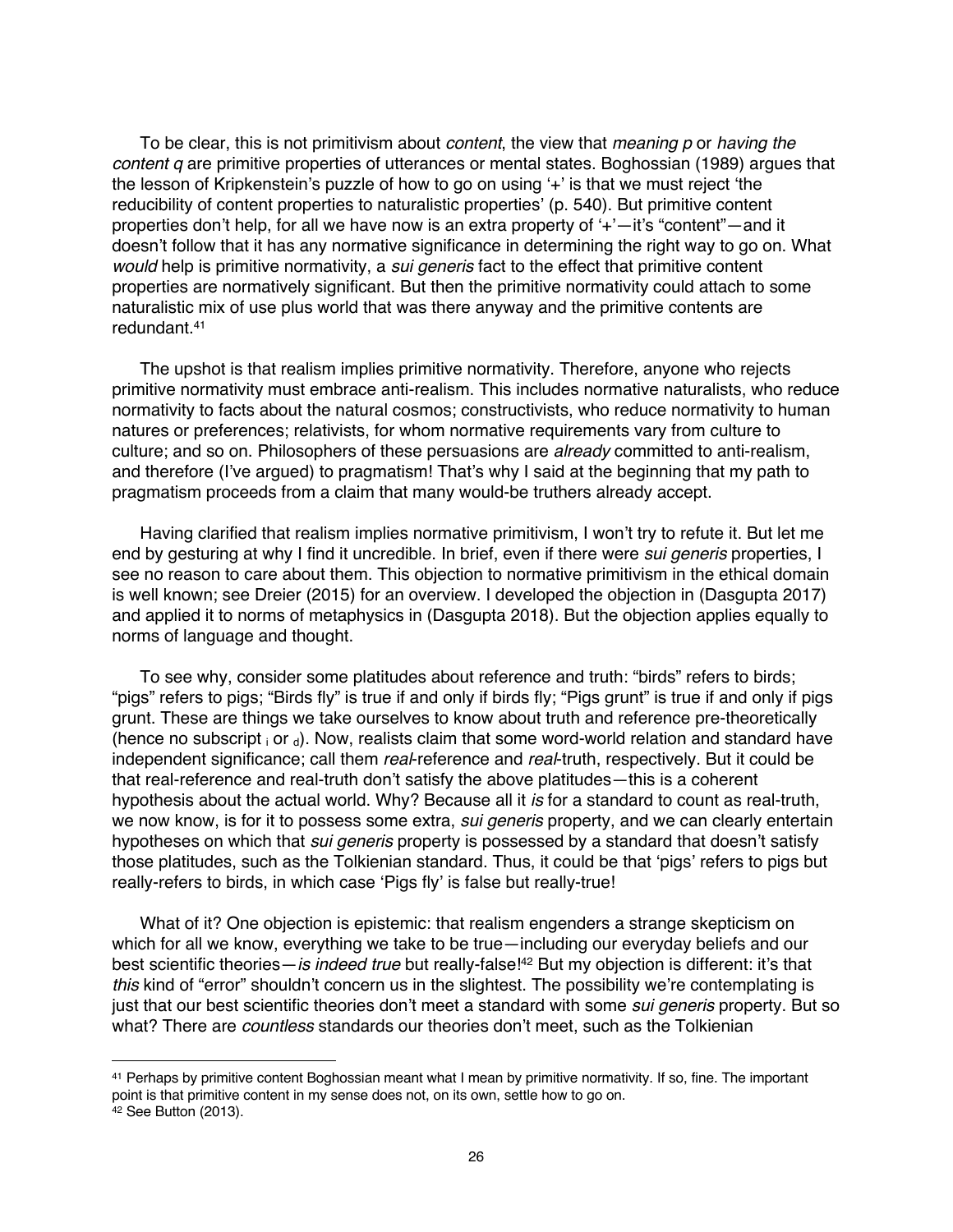standard—who cares if one of those standards has some *sui generis* property? It's a minor curiosity at most. No one should seriously suggest that we scrap 500 years of postenlightenment science and develop a new theory on which pigs fly! Thus, even if some standard has this *sui generis* property, it's just another standard out there along with the Tolkienian standard. To strike out in a radical effort to uncover it, insisting that *pigs really do fly*, would be, quite literally, madness.

## **References**

Alston, William (2005). *Beyond Justification*. Ithica, NY: Cornell University Press.

Boghossian, Paul A. (1989). "The Rule-Following Considerations". *Mind* 98(392): 507-549.

Boghossian, Paul A. (1990). "The Status of Content". *The Philosophical Review* 99(2): 157-184.

Boghossian, Paul (2006). *Fear of Knowledge: Against Relativism and Constructivism*. Oxford: OUP.

Button, Timothy (2013). *The Limits of Realism*. Oxford: OUP.

- Dasgupta, Shamik (2017). "Normative Non-Naturalism and the Problem of Authority". *Proceedings of the Aristotelian Society* 117(3): 297-319.
- Dasgupta, Shamik (2018). "Realism and the Absence of Value". *The Philosophical Review* 127(3): 279-322.
- Dreier, Jamie (2015). "Can Reasons Fundamentalism Answer the Normative Question?" In Gunnar Bjornsson, Caj Strandberg, Ragnar Francen Olinder, John Eriksson, and Fredrik Bjorklund (eds.), *Motivational Internalism*, pp. 167-81. Oxford: OUP.
- Enoch, David (2006). "Agency Shmagency: Why Normativity Won't Come From What is Constitutive in Action". *Philosophical Review* 155: 169-98.
- Enoch, David (2011). *Taking Morality Seriously: A Defense of Robust Realism*. Oxford: OUP.
- Field, Hartry H. (1994). "Deflationist Views of Meaning and Content". *Mind* 103: 249-285.
- Field, Hartry H. (2001). "Attributions of Meaning and Content". In *Truth and the Absence of Fact*, pp. 157-175. Oxford: OUP.
- Goldman, Alvin (1999). *Knowledge in a Social World*. Oxford: OUP.
- Goodman, Nelson (1955). "The New Riddle of Induction". In *Fact, Fiction, and Forecast*, pp. 59- 83. Cambridge, MA: Harvard University Press.
- Grimm, Stephen (2009). "Epistemic Normativity". In *Epistemic Value*, edited by A. Haddock, A. Millar, and D. Pritchard.
- Horwich, Paul. (1995). "Meaning, Use, and Truth". *Mind* 104(414): 355-368.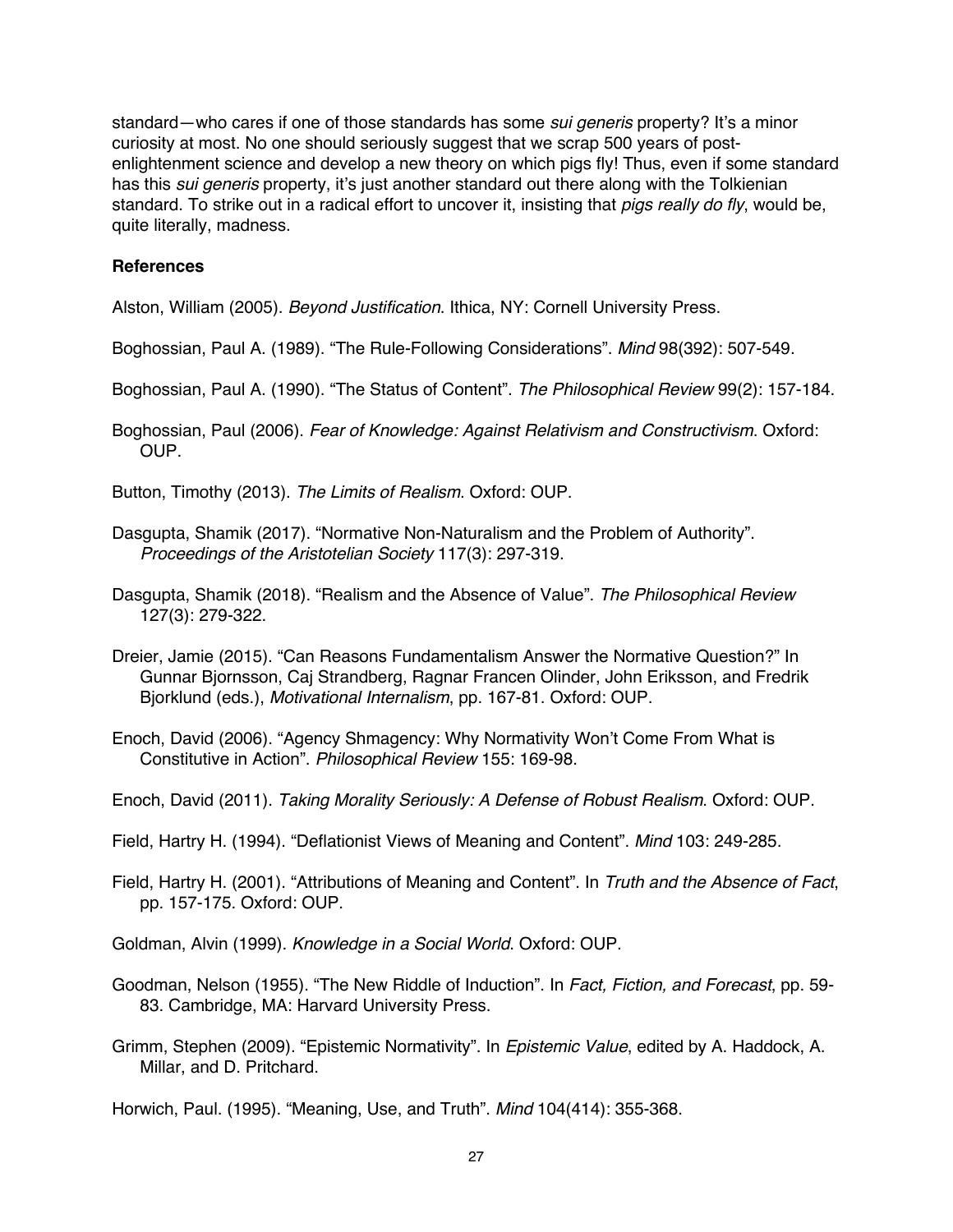James, William (1975). *Pragmatism: A New Name for Some Old Ways of Thinking*. Cambridge: Harvard University Press. Originally published 1907.

Kitcher, Philip (2011). *Science in a Democratic Society*. New York: Prometheus Books.

- Kitcher, Philip (2012). "Pragmatism and Realism: A Modest Proposal". In *Preludes to Pragmatism*, pp. 128-144. Oxford: OUP.
- Kripke, Saul A. (1982). *Wittgenstein on Rules and Private Language*. Cambridge MA: Harvard University Press.
- Lewis, David (1983). "New Work for a Theory of Universals". *Australasian Journal of Philosophy* 61(4): 343-377.
- Lewis, David (1984). "Putnam's Paradox". *Australasian Journal of Philosophy* 62(3): 221-236.
- Loewer, Barry (1993). "The Value of Truth". *Philosophical Issues* 4: 265-280.
- Lynch, Michael P. (2009). "Values of Truth and Truth of Values". In *Epistemic Value*, edited by A. Haddock, A. Millar, and D. Pritchard.
- Merino-Rajme (2015). "Why Lewis' Appeal to Natural Properties Fails to Kripke's Rule-Following Paradox". *Philosophical Studies* 172: 163-175.
- Miller, Alexander (2001). "Introduction". In *Rule-Following and Meaning*, edited by A. Miller and C. Wright, pp. 1-16. Acumen.
- Misak, Cheryl (2009). "Pragmatism and Deflationism". In *New Pragmatists*, edited by C. Misak.
- Misak, Cheryl (2013). *The American Pragmatists*. Oxford: OUP.
- Peirce, Charles (1955a). "The Fixation of Belief". In *Philosophical Writings of Peirce*. New York: Dover. Originally published in 1877, *Popular Science Monthly* 12(1): 1-15.
- Peirce, Charles (1955b). "How To Make Our Ideas Clear". In *Philosophical Writings of Peirce*. New York: Dover. Originally published in 1878, *Popular Science Monthly* 12: 286-302.

Price, Huw (2011). *Naturalism Without Mirrors*. Oxford: OUP.

Putnam, Hilary (1977). "Realism and Reason". *Procedings and Addresses of the American Philosophical Association* 50(6): 483-498.

Putnam, Hilary (1980). "Models and Reality". *The Journal of Symbolic Logic* 45(3): 464-482.

Rorty, Richard (1979). *Philosophy and the Mirror of Nature*. Princeton: Princeton University Press.